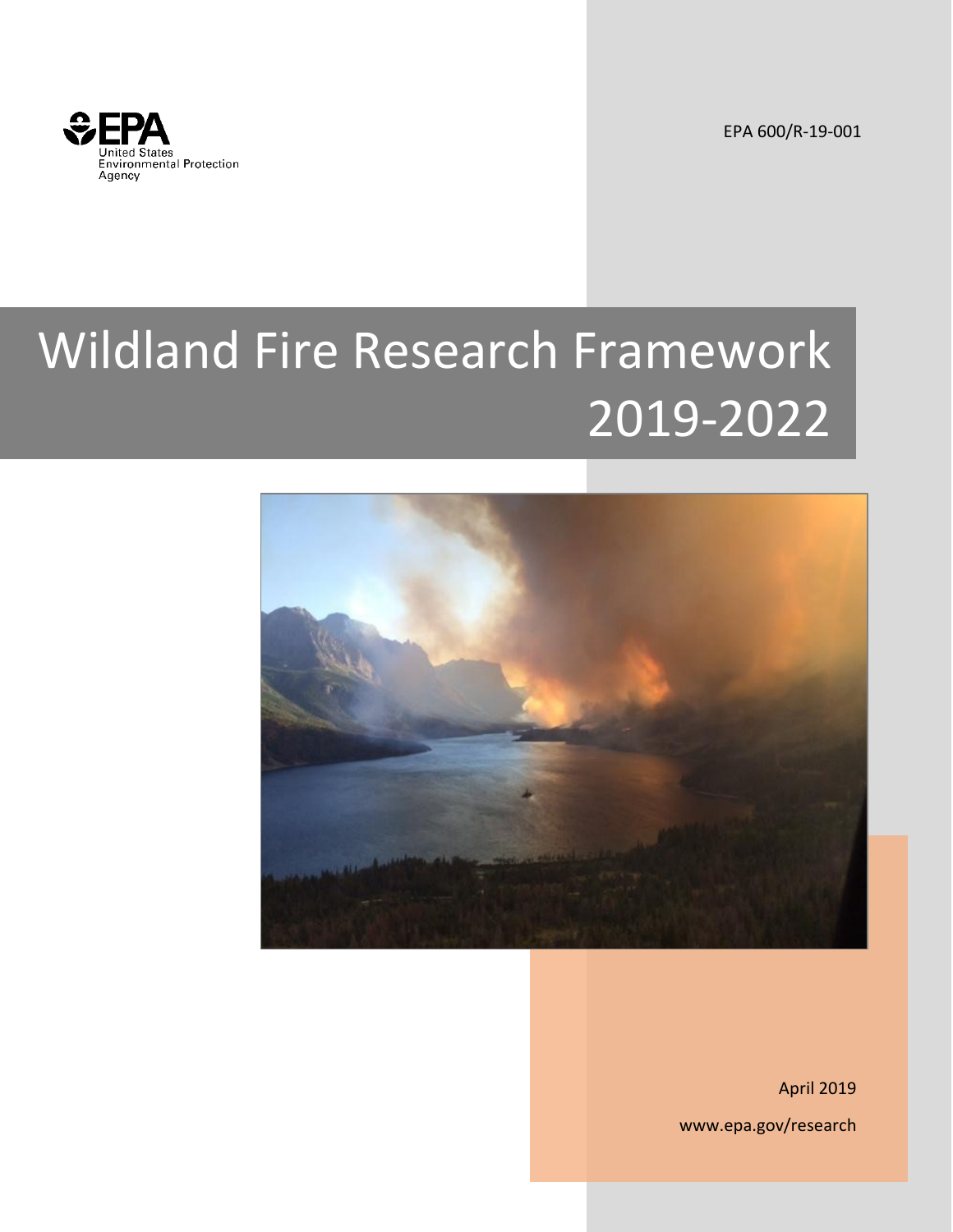EPA 600/R-19-001

# Wildland Fire Research Framework 2019-2022

U.S. ENVIRONMENTAL PROTECTION AGENCY OFFICE OF RESEARCH AND DEVELOPMENT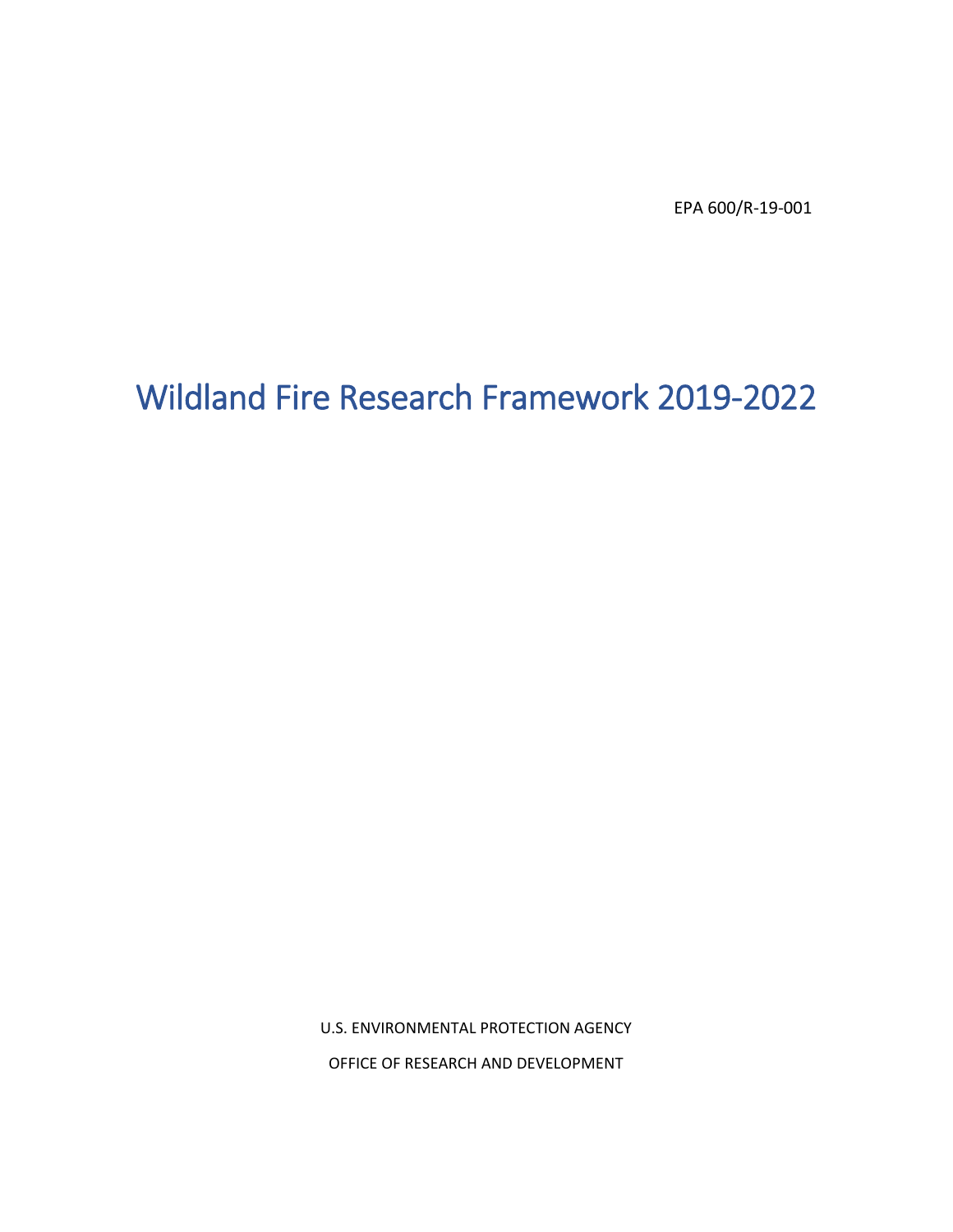# **Table of Contents**

| OPPORTUNITIES FOR CONNECTION, COORDINATION, AND COLLABORATION  12 |  |
|-------------------------------------------------------------------|--|
|                                                                   |  |
|                                                                   |  |
|                                                                   |  |
|                                                                   |  |
|                                                                   |  |
|                                                                   |  |
|                                                                   |  |
|                                                                   |  |
|                                                                   |  |
|                                                                   |  |
|                                                                   |  |
|                                                                   |  |
|                                                                   |  |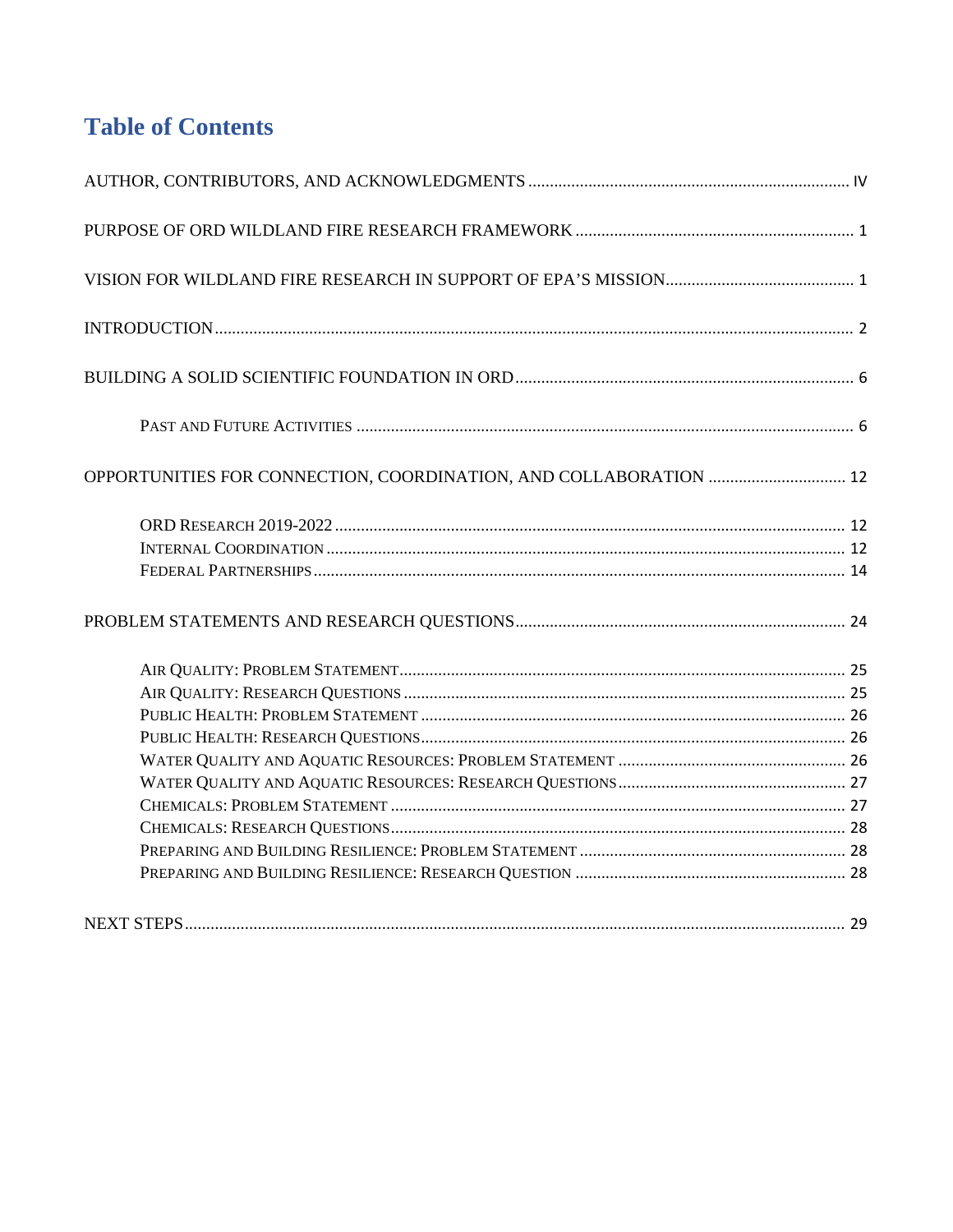# <span id="page-3-0"></span>Author, Contributors, and Acknowledgments

#### Author

Christina Baghdikian, MPH Baghdikian.Christina@epa.gov

# **Contributors**

Alan Vette, PhD Gayle Hagler, PhD Lisa Baxter, PhD Wayne Cascio, MD

# Acknowledgments

This document was developed in consultation with and reviewed by various representatives across EPA's Office of Research and Development. Feedback was collected from across EPA, including the Office of Air and Radiation, the Office of Water, and the Office of Land and Emergency Management.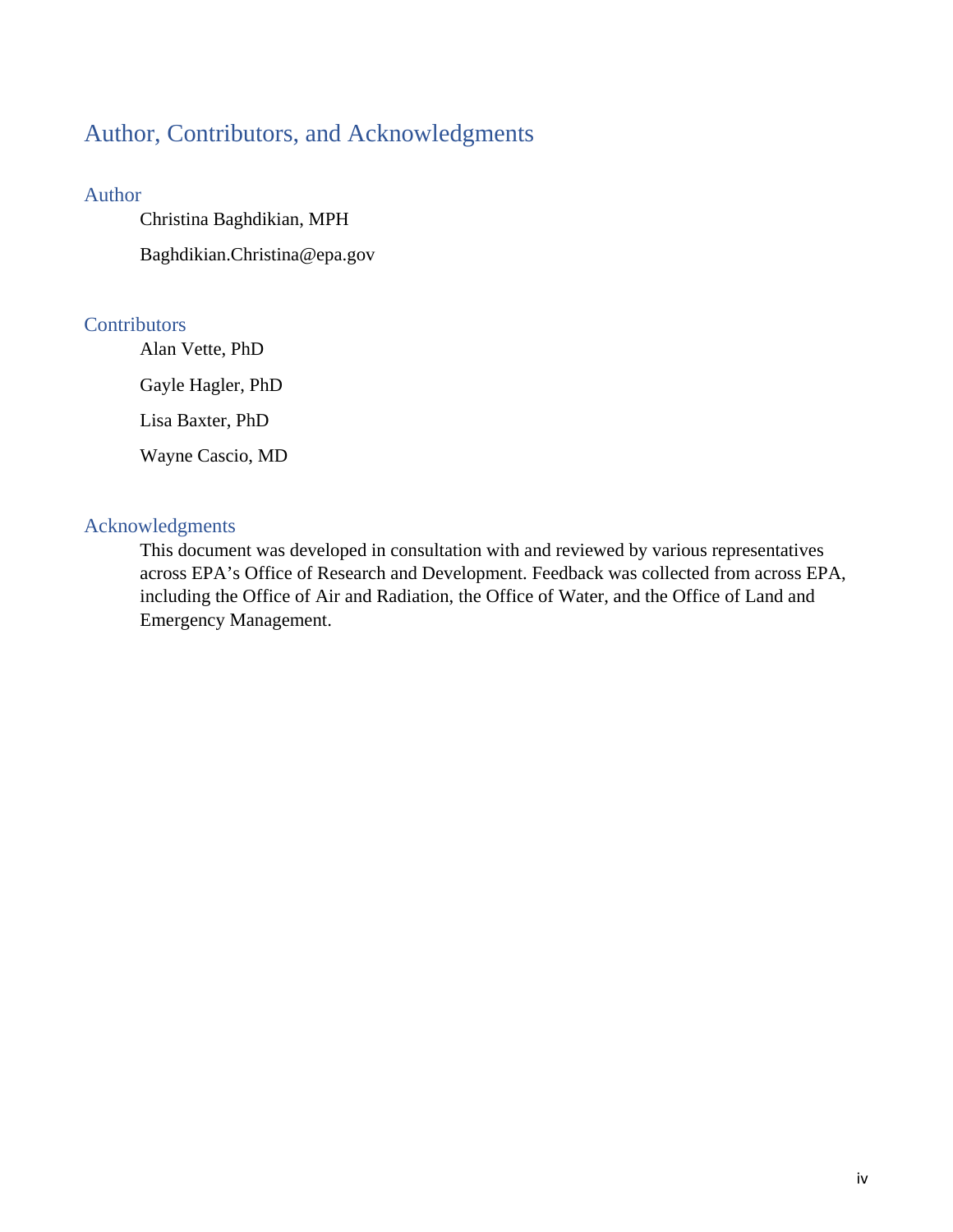# *WILDLAND FIRE: ANY NON-STRUCTURE FIRE THAT OCCURS IN VEGETATION OR NATURAL FUELS. WILDLAND FIRE INCLUDES PRESCRIBED FIRE AND WILDFIRE.*

*—NATIONAL WILDLAND FIRE COORDINATING GROUP*

# <span id="page-4-0"></span>Purpose of ORD Wildland Fire Research Framework

The purpose of this document is to outline the U.S. Environmental Protection Agency's (EPA's) wildland fire priorities and coordinate the EPA Office of Research and Development's (ORD's) wildland-fire-related research across multiple National Research Programs (NRPs) to be implemented under their new 2019-2022 Strategic Research Action Plans (StRAPs). This document also provides background information on wildland fire research as it relates to EPA's mission; a narrative of the existing ORD research portfolio; and a landscape of future work that is within the purview, expertise, and capacity of ORD. Additionally, this research framework outlines an approach for collaborative research activities with other federal partners.

# <span id="page-4-1"></span>Vision for Wildland Fire Research in Support of EPA's Mission

The vision for ORD's wildland fire research is aligned with the Agency's broader mission to protect human health and the environment: *To understand and reduce the impacts of wildland fire on public and environmental health*.

Four primary goals support this vision:

- (1) Identify effects of wildland fires on human and ecosystem health, including effects from burning of structures that occur in the urban-wildland interface resulting from fires that are initiated on wildlands;
- (2) Determine the role of prescribed fire on reducing the severity of wildfires and the associated impacts on human health and the environment;
- (3) Improve measurement and modeling methods to quantify and forecast wildland fire impacts to human health and the environment; and
- (4) Communicate research-derived insights and strategies to reduce risks to public health and the environment from wildland fires, in close coordination with federal, state, and tribal organizations.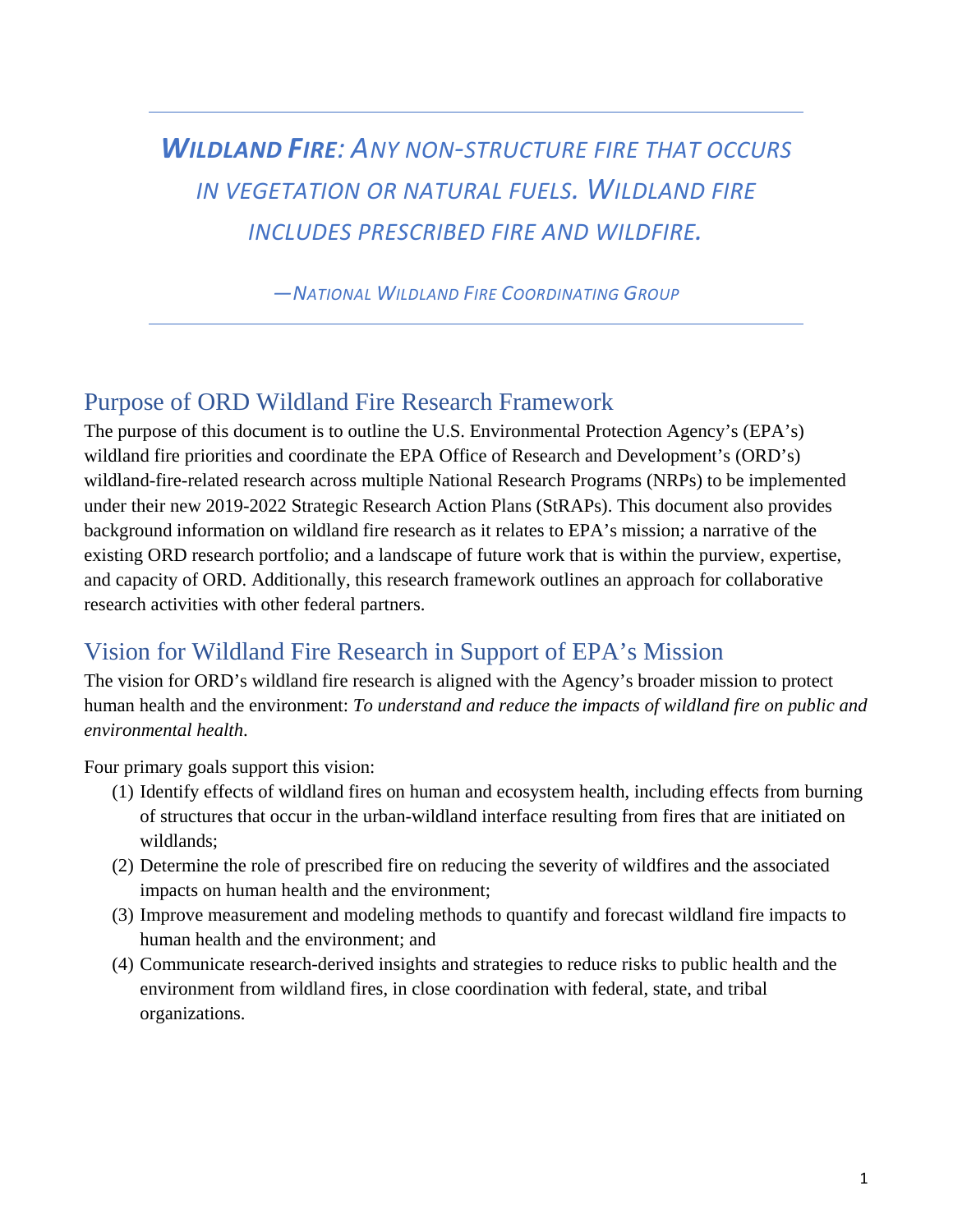# <span id="page-5-0"></span>**Introduction**

 $\overline{a}$ 

Wildland fires, including wild and prescribed burns, occur every day around the world. Over the past 30 years, an average of more than 2 million hectares of wildlands in the United States have burned annually (*Figure 1*). Although the number of fires has not changed significantly over this period, the size and intensity of the fires have increased as a result of higher temperatures, drought, earlier snowmelt, and historically high fuel loading (e.g., undergrowth, tree density).<sup>[1](#page-5-1)</sup> The average hectares burned has doubled over this time, and 9 of the 10 years of highest hectares burned have occurred since 2000, including the peak of 4.1 million hectares in 2015. This period also coincides with many of the warmest years on record in the United States.<sup>[2](#page-5-2)</sup> Fire is important in fire-adapted ecosystems to maintain the health of native species, improve habitat and provide forage, control invasive species, and reduce the buildup of fuels to reduce the likelihood of highly destructive future wildfires.[3](#page-5-3)





Uncontrolled wildfires and prescribed burns (fire used for land management to maintain fire-adapted ecosystems, agricultural lands, and grasslands and to manage fire risks in forests) increasingly are

<span id="page-5-1"></span><sup>&</sup>lt;sup>1</sup> Landis, M.S., Edgerton, E.S., White, E.M., Wentworth, G.R., Sullivan, A.P., and Dillner, A.M. (2018). The impact of the 2016 Fort McMurray Horse River Wildfire on ambient air pollution levels in the Athabasca Oil Sands Region, Alberta, Canada. *Science of the Total* 

<span id="page-5-2"></span>*Environment*, 618, 1665-1676.<br><sup>2</sup> U.S. Environmental Protection Agency (2016). *Climate change indicators in the United States, 2016*. Fourth edition. EPA 430/R-16-004.<br>www.epa.gov/climate-indicators.

<span id="page-5-3"></span><sup>&</sup>lt;sup>3</sup> Neary, D.G., Ryan, K.C., and DeBano, L.F. (2005). Wildland fire in ecosystems: effects of fire on soils and water. Gen. Tech. Rep.

<span id="page-5-4"></span>RMRS-GTR-42-vol. 4. Ogden, UT: U.S. Department of Agriculture, Forest Service, Rocky Mountain Research Station*.* 250*.* <sup>4</sup> National Interagency Fire Center (n.d.). Fire Information and Statistics: Wildland fires and acres (1926-2017). [https://www.nifc.gov/fireInfo/fireInfo\\_stats\\_totalFires.html.](https://www.nifc.gov/fireInfo/fireInfo_stats_totalFires.html)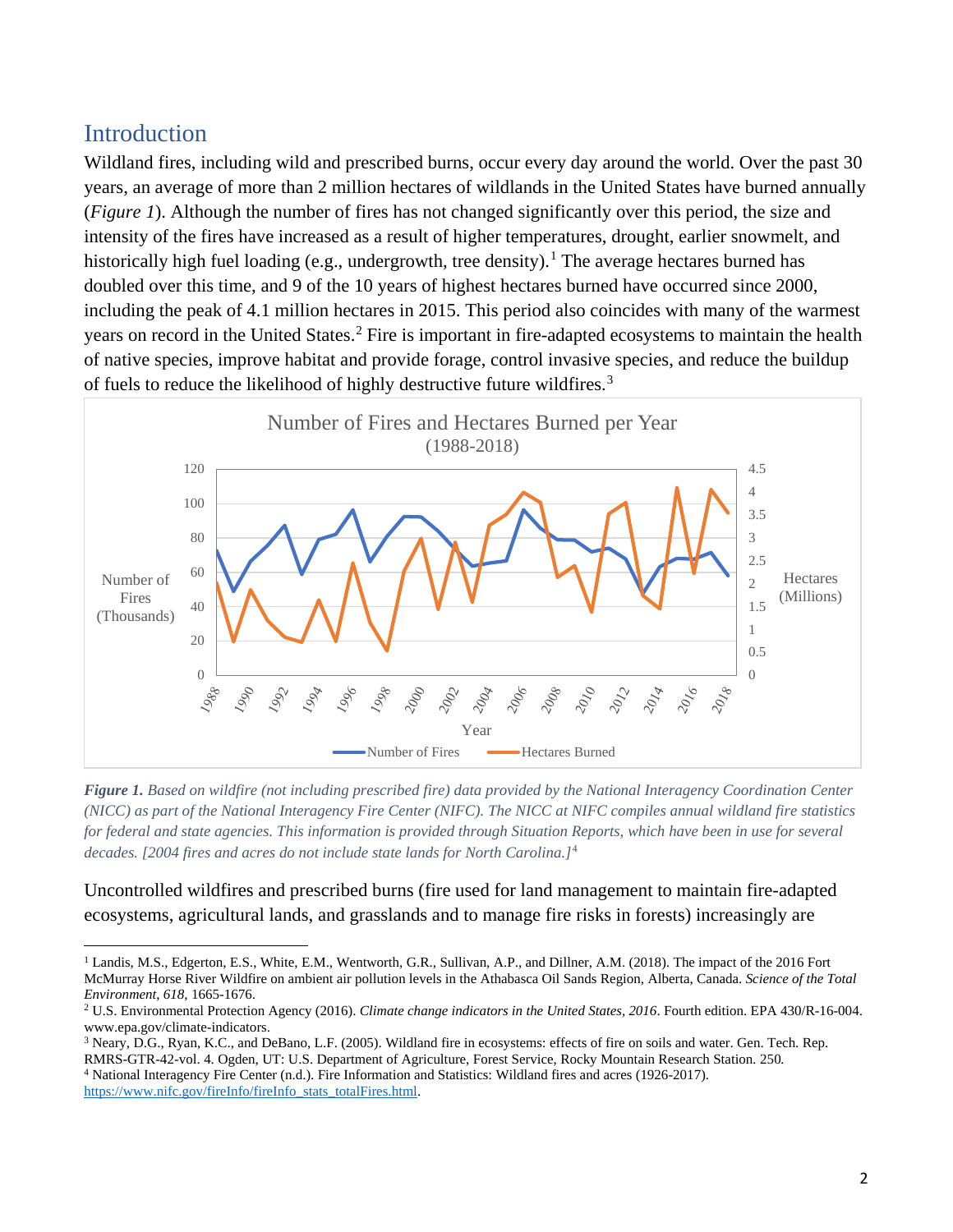raising questions on the impacts of these activities on downwind ambient air quality, water quality, ecosystem services, and public health.<sup>[5](#page-6-0)</sup> Wildland fire and the subsequent impacts are a complicated, systems-level issue. The *Fourth National Climate Assessment* indicates that "wildfire trends in the western United States are influenced by rising temperatures and changing precipitation patterns, pest populations, and land management practices. As humans have moved closer to forestlands, increased fire suppression practices have reduced natural fires and led to denser vegetation, resulting in fires that are larger and more damaging when they do occur."<sup>6</sup>

Many wildfires, as well as some agricultural fires, in National Forests, National and State Parks and Wilderness Areas can spread quickly to the wildland-urban interface (WUI). The WUI is defined as "the line, area, or zone where structures and other human development meet or intermingle with undeveloped wildland or vegetative fuels."<sup>[6](#page-6-1)</sup> "Wildfires are increasingly encroaching on American communities, posing threats to lives, critical infrastructure, and property."[7](#page-6-2) Recent wildfires have resulted in thousands of structures being destroyed.[8](#page-6-3),[9](#page-6-4) When wildfires reach the WUI, the fuels burned shift from only natural ones to also include man-made structures and associated materials, such as plastics and other synthetic materials, whose combustion products may be more toxic than burned vegetation. More people are living in the WUI, which is considered a high-risk area for wildfire, resulting in higher risk to life and property.[10](#page-6-5)

Impacts of wildland fires may occur near the location of the fire and, potentially, in areas further from the location of the burn. Smoke from wildfires can travel great distances, contributes to air pollution, and can harm human health.<sup>6,[11](#page-6-6),[12,](#page-6-7)[13](#page-6-8),[14](#page-6-9)</sup> According to the *2014 National Emissions Inventory*, wildland fires contributed approximately 30 percent of directly emitted fine particulate matter (PM $_{2.5}$ ).<sup>15</sup> Further, fire-prone ecosystems—forests in most cases—are critical sources of our national water supply, and

 $\overline{a}$ <sup>5</sup> National Interagency Fire Center (n.d.). Fire Information and Statistics: Wildland fires and acres (1926-2017).

<span id="page-6-0"></span>https://www.nifc.gov/fireInfo/fireInfo\_stats\_totalFires.html.

<span id="page-6-1"></span><sup>6</sup> Wildland Fire Leadership Council (n.d.). Wildland Fire Leadership Council. Retrieved from Forests and Rangelands: https://www.forestsandrangelands.gov/resources/glossary/w.shtml.

<span id="page-6-2"></span><sup>7</sup> Lewis, K.L.M., Avery, C.W., and Reidmiller, D.R. (2018). Information in the Fourth National Climate Assessment. In *Impacts, Risks,*  and Adaptation in the United States: Fourth National Climate Assessment, Volume II [D.R. Reidmiller, C.W. Avery, D.R. Easterling, K.E. Kunkel, K.L.M. Lewis, T.K. Maycock, and B.C. Stewart (eds.)]. U.S. Global Change Research Program, Washington, D.C., USA.

<span id="page-6-4"></span><span id="page-6-3"></span>https://www.globalchange.gov/browse/reports/overview-fourth-national-climate-assessment-volume-ii-impacts-risks-and-adaptation.<br>
<sup>8</sup> Insurance Information Institute. https://www.iii.org/fact-statistic/facts-statistics-wild

<span id="page-6-5"></span><sup>&</sup>lt;sup>10</sup> Martinuzzi, S., Stewart, S.I., Helmers, D.P., Mockrin, M.H., Hammer, R.B., and Radeloff, V.C. (2015). The 2010 wildland-urban interface of the conterminous United States. Research Map NRS-8. Newtown Square, PA: U.S. Department of Agriculture, Forest Service,

<span id="page-6-6"></span>Northern Research Station. 124 p. [includes pull-out map], *8*, 1-124.<br><sup>11</sup> Liu, J.C., Pereira, G., Uhl, S.A., Bravo, M.A., and Bell, M.L. (2015). A systematic review of the physical health impacts from non-<br>occupational e

<span id="page-6-8"></span><span id="page-6-7"></span><sup>&</sup>lt;sup>12</sup> Cascio, W.E. (2018). Wildland fire smoke and human health. Science of the Total Environment, 624, 586-595.<br><sup>13</sup> Rappold, A.G., Stone, S.L., Cascio, W.E., Neas, L.M., Kilaru, V.J., Carraway, M.S., . . . , and Vaughanwildfire smoke exposure in rural North Carolina is associated with cardiopulmonary emergency department visits assessed through syndromic surveillance. *Environmental Health Perspectives*, *119*(10), 1415.

<span id="page-6-9"></span><sup>&</sup>lt;sup>14</sup> Reid, C.E., Brauer, M., Johnston, F.H., Jerrett, M., Balmes, J.R., and Elliott, C.T. (2016). Critical review of health impacts of wildfire smoke exposure. *Environmental Health Perspectives*, *124*(9), 1334-1343. 15 U.S. Environmental Protection Agency (2017). Profile of Version 1 of the *2014 National Emissions Inventory*.

<span id="page-6-10"></span>https://www.epa.gov/sites/production/files/2017-04/documents/2014neiv1\_profile\_final\_april182017.pdf.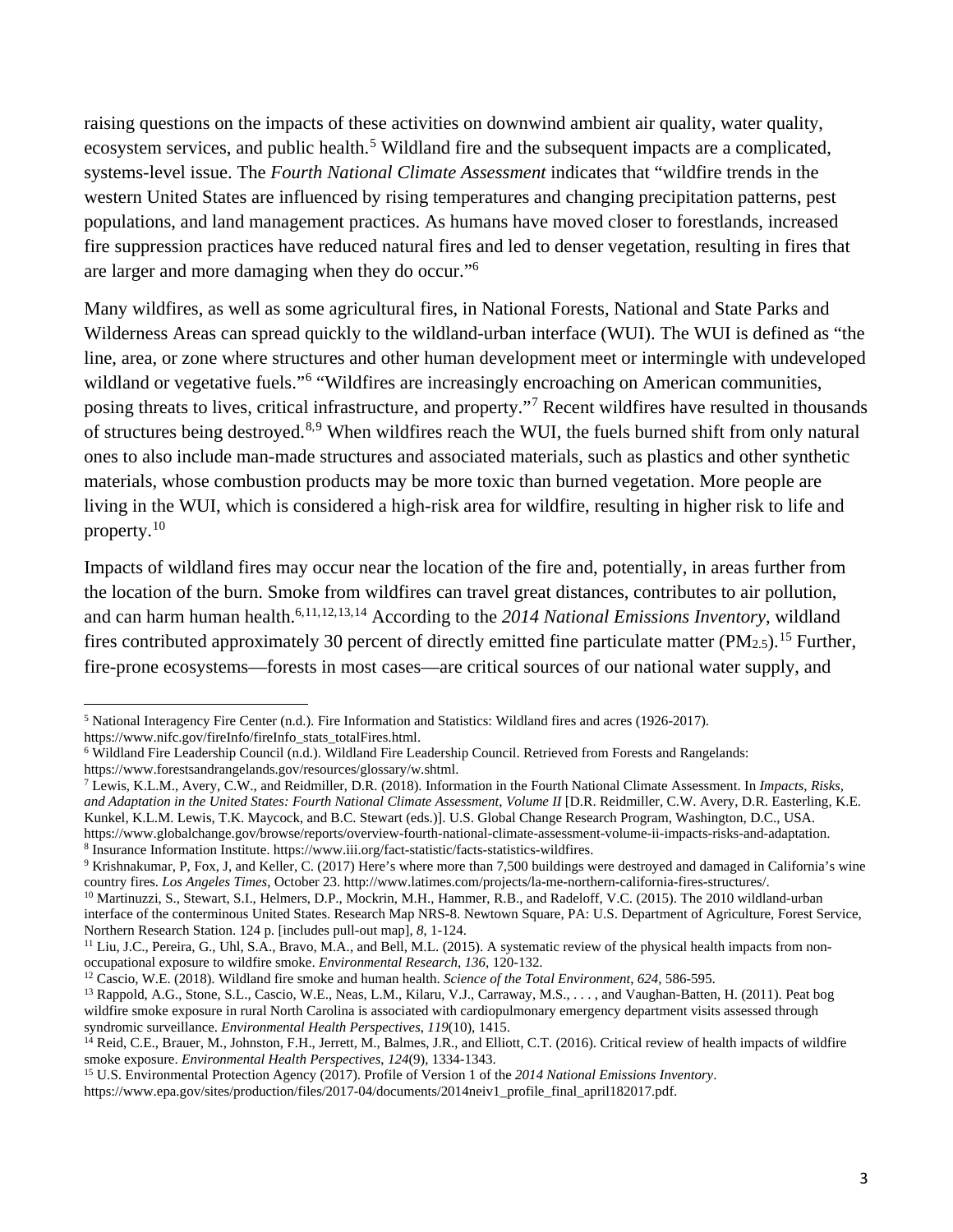wildland fires can result in water quality degradation from elevated water temperature and sediment, nutrient, and contaminant transport.<sup>[16](#page-7-0)</sup>

Wildland fire can impact air, water, and land and, thus, human health and the ecosystems across time and space. These impacts fall under the purview of EPA under the Clean Air Act (CAA), as well as various other federal agencies (indicated below in parentheses). During a wildland fire, fire, smoke, and ash can have impacts on ecosystems (U.S. Forest Service [USFS], Bureau of Land Management [BLM], U.S. Geological Survey [USGS], EPA, U.S. Fish and Wildlife Service [USFW], National Park Service [NPS], and National Oceanic and Atmospheric Administration [NOAA]) and human health (EPA, Centers for Disease Control and Prevention [CDC], Federal Emergency Management Agency [FEMA], National Institute of Environmental Health Sciences [NIEHS], and National Institute for Occupational Safety and Health [NIOSH]) that occur in and proximate to the area burned and distal downwind population centers on local, regional, and national/international spatial scales (EPA, BLM, NOAA, National Aeronautics and Space Administration [NASA], and the Bureau of Indian Affairs [BIA]). There can be other environmental impacts after fires, including landslides (USFS, USGS, and Army Corps of Engineers [USACE]) and increased dissolved organic matter that produces toxic by-products during drinking water treatment (EPA), for example.

The CAA requires EPA to set National Ambient Air Quality Standards (NAAQS) for six common air pollutants, also known as "criteria air pollutants." These pollutants are found all over the United States and can harm human health and the environment and cause property damage.<sup>[17](#page-7-1)</sup> PM<sub>2.5</sub> and ozone are criteria pollutants of concern in relation to wildland fire. Thus, wildland fire is an important consideration in many aspects of air quality policy.

EPA's Office of Air and Radiation (OAR) developed the Air Quality Index (AQI) for reporting daily air quality.[18](#page-7-2) It communicates how clean or polluted the air is in the indicated zip code and what associated health effects might be a concern. The AQI focuses on health effects that may be experienced within a few hours or days after breathing polluted air. EPA calculates the AQI for five major air pollutants regulated by the CAA: (1) ground-level ozone, (2) particulate matter (PM $_{2.5}$ , PM $_{10}$ ), (3) carbon monoxide, (4) sulfur dioxide, and (5) nitrogen dioxide. For each of these pollutants, EPA has established NAAQS to protect public health and the environment. Ground-level ozone and airborne particles generally are regarded as the two air pollutants that pose the greatest threat to human health in this country.

EPA's mission requires the Agency's research efforts to focus on the fire impacts on the environment and public health, including the impacts on human health and ecosystems through worsening of ambient air quality from smoke, and on ecological impacts on soil and water. ORD has made and continues to make significant contributions to the body of knowledge on emissions characterization (emission factors), measuring and modeling smoke's impact on NAAQS, characterizing the components of smoke

 $\overline{\phantom{a}}$ 

<span id="page-7-0"></span><sup>&</sup>lt;sup>16</sup> Neary, D.G., Ryan, K.C., and DeBano, L.F. (2005). Wildland fire in ecosystems: effects of fire on soils and water. Gen. Tech. Rep. RMRS-GTR-42-vol. 4. Ogden, UT: U.S. Department of Agriculture, Forest Service, Rocky Mountain Research Station. 250 p.

<span id="page-7-2"></span><span id="page-7-1"></span><sup>17</sup> U.S. Environmental Protection Agency (n.d.). *Criteria Air Pollutants*. https://www.epa.gov/criteria-air-pollutants#self. 18 U.S. Environmental Protection Agency (n.d.). *AirNow.* https://airnow.gov.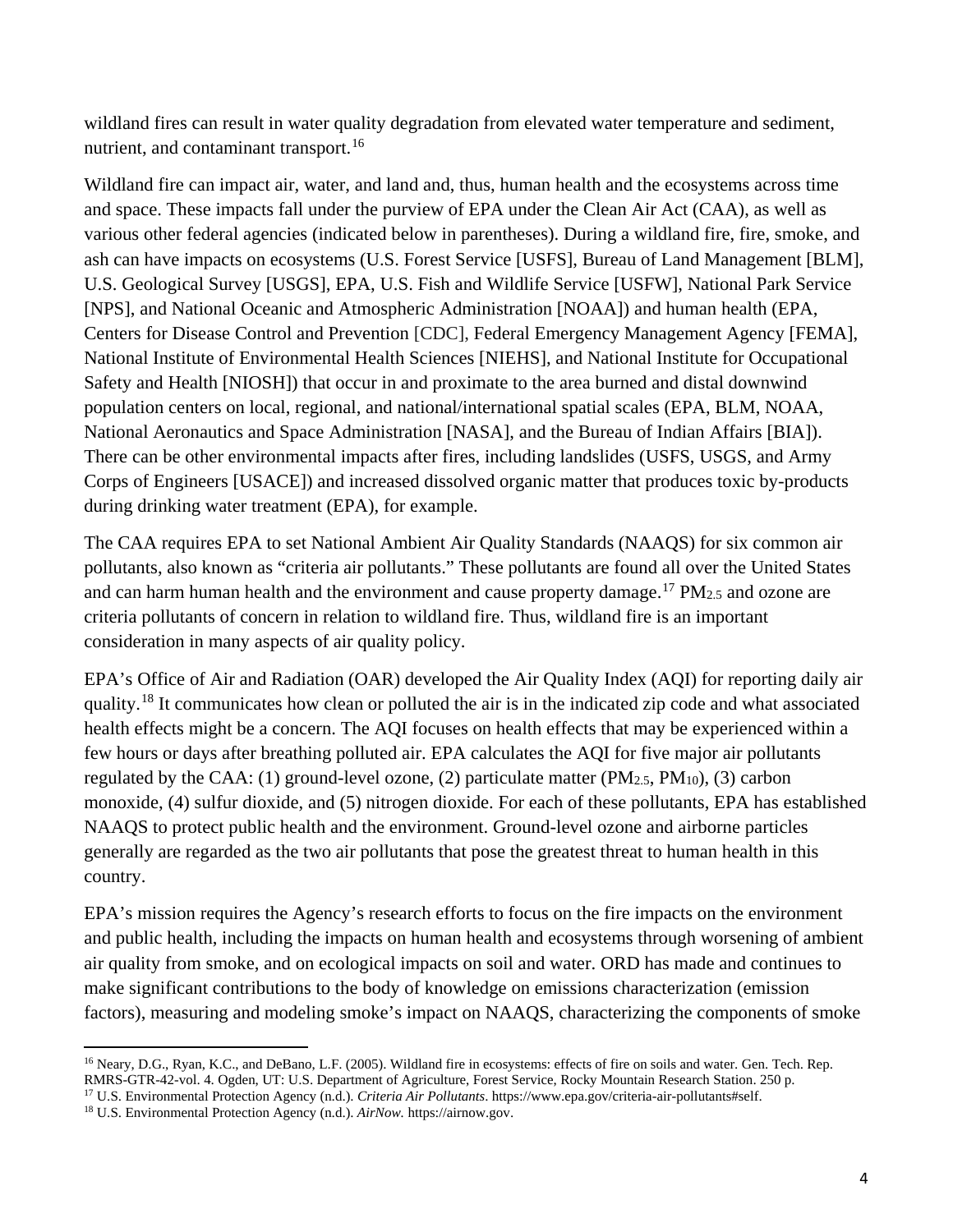and their respective toxicities, physiological responses to smoke exposure, epidemiological studies for understanding population exposure to smoke and health outcomes, impacts of fire on water quality and quantity, and applying the social sciences to develop communications tools to help communities reduce exposure during smoke episodes.

ORD is well positioned to further engage with other Program and Regional Office partners within EPA, as well as organizations outside EPA, to further address knowledge gaps across the wildland fire topics, including:

- Development and evaluation of applicable ambient measurement technologies;
- Fate and transport of wildland fire smoke emissions;
- Elucidation of primary and secondary ambient air quality impacts;
- Effective interventions to reduce smoke exposure;
- Health risk communication and public education strategies to reduce the public's smoke exposure;
- Direct and indirect impacts of fire on watersheds and aquatic ecosystems;
- Indirect fire and smoke impacts on water quality and quantity, including drinking water infrastructure;
- Direct impact of fire and the remobilization of chemicals at contaminated sites;
- Air, water, and soil impacts of fires originating in the wildlands reaching and burning the WUI;
- Public health impacts resulting from smoke, including acute and repeated/chronic exposures over the course of a fire season; and
- Integration of social science approaches into public health research, including understanding the adverse impacts of these fires on vulnerable people and communities.

ORD will continue to engage and coordinate with EPA Program and Regional Offices (relevant EPA Program Office in parentheses below) through a Wildland Fire Coordinating Committee, described later in the document, as wildland fires and subsequent smoke can degrade air quality (OAR), affect hazardous waste sites (Office of Land and Emergency Management) and aquatic ecosystems and drinking water systems (Office of Water, Office of Homeland Security), impact tribal lands (Office of International and Tribal Affairs), lead to accidental releases of chemicals (Office of Environmental Compliance and Assurance), and trigger the use of fire retardants (Office of Chemical Safety and Pollution Prevention).

Wildland fire research coordination within EPA and externally with NOAA, NASA, Department of the Interior (DOI), USFS, FEMA, and other federal and nonfederal agencies continues to be essential.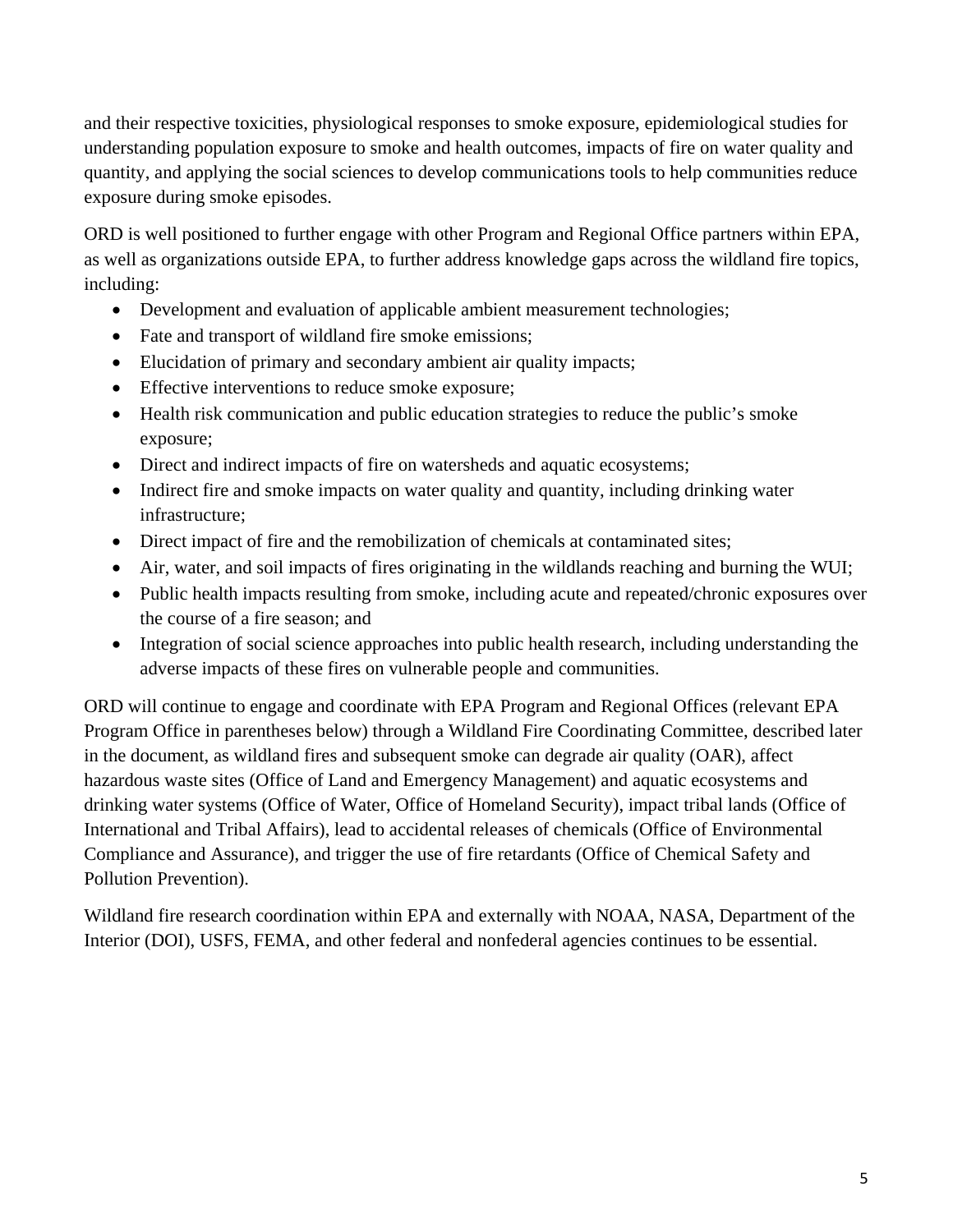# <span id="page-9-0"></span>Building a Solid Scientific Foundation in ORD

Through its National Laboratories, Centers, and NRPs and collaborations with other organizations, ORD has engaged in wildland-fire-related research for more than a decade. Additionally, ORD has convened and co-convened events to stimulate discussion on current research needs and areas of highest impact for future ORD research. These past activities have laid a strong basis for a well-coordinated and focused research program in the coming years.

# <span id="page-9-1"></span>Past and Future Activities

Several activities serve as stepping stones in the effort to scope and provide updates on ongoing work.

• *ACE Family Fire Summit*

As a first step in a series of interactions to foster communication within EPA among ORD and Program and Regional Offices related to the Agency's work on fires, the Air, Climate, and Energy (now Air and Energy [A-E]) NRP sponsored the EPA-Family Wildland Fire Summit in May 2016. The workshop provided an internal forum to (1) develop a shared understanding of the nature of the problem, (2) establish a collective awareness of ongoing EPA research activities and current scientific uncertainties and policy challenges related to fire, and (3) explore opportunities for potential enhanced collaborations and leveraging of resources.

• *Wildfire Smoke Health Risk Communication Workshop* 

EPA convened the Wildfire Smoke and Health Risk Communication Workshop on September 22 and 23, 2016, with the goal of identifying opportunities for research and technological solutions that will improve health-risk communication strategies, increase health-protective behaviors, and reduce the public health burden during wildland fire smoke episodes.*[19](#page-9-2)*

• *2nd International Smoke Symposium* 

EPA co-sponsored the International Association of Wildland Fire smoke symposium that brought together researchers from the atmospheric sciences, the ecological sciences, mathematics, and computer sciences and climatologists, social scientists, health professionals, smoke responders, and others to discuss the complex issues of wildland fire smoke and identify knowledge gaps and opportunities for innovation and development.*[20](#page-9-3)*

• *Wildland Fire Prospectus* 

 $\overline{\phantom{a}}$ 

The *Wildland Fire Prospectus* organizes and summarizes the array of ongoing and planned firerelated activities across EPA Program Offices. The intent is to build on the ongoing work and thinking, not just within ORD but also across Program and Regional Offices. This prospectus identifies mechanisms to communicate EPA's wildland fire research and related work on protecting

<span id="page-9-2"></span><sup>19</sup> U.S. Environmental Protection Agency (n.d.). *Wildfire Smoke and Health Risk Communication Workshop and Report.*

<span id="page-9-3"></span>https://www.epa.gov/air-research/wildfire-smoke-and-health-risk-communication-workshop-and-report.<br><sup>20</sup> International Association of Wildland Fire (n.d.). 2nd International Smoke Symposium. https://www.iawfonline.org/event international-smoke-symposium/.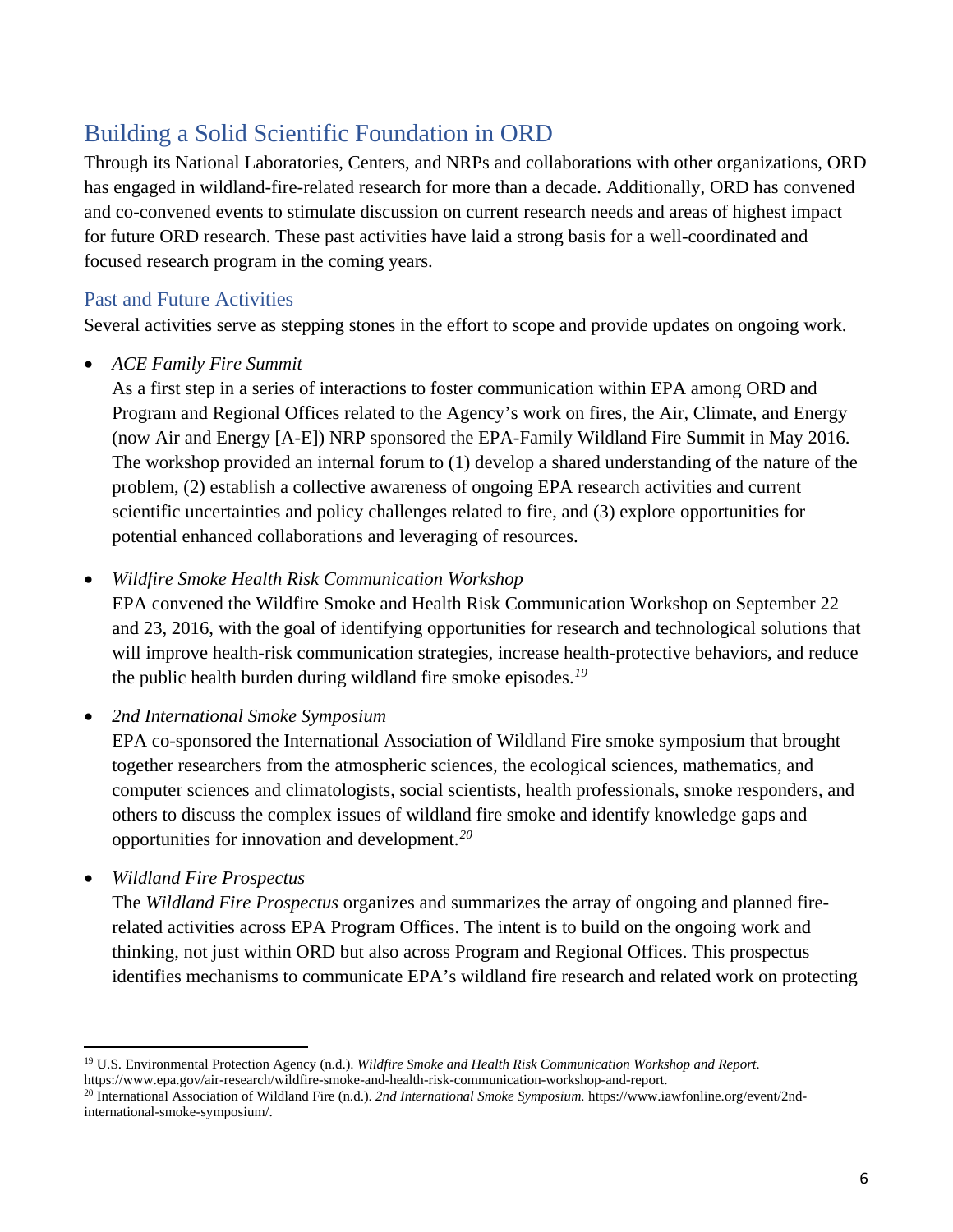public health, encouraging cross-EPA investment of effort to devise an integrated strategy built on systems-based science and policy.

# • *Co-sponsorship of Workshop at the 2019 American Thoracic Society (ATS) International Conference*

The ATS International Conference draws nearly 14,000 pulmonary, critical care, and sleep professionals to attend, present, and learn about the latest advances; meet with colleagues from around the world; and explore new collaborations. At the May 2019 annual meeting, EPA will cosponsor the "Respiratory impacts of wildfire smoke: Future challenges and policy opportunities" workshop with expert panelists internal and external to EPA. The primary goal of the workshop is to identify impacts of wildfires on cardiopulmonary health in exposed individuals, communities, and heavily exposed occupational groups, as well as to determine how clinicians and the public health community should respond to protect respiratory and heart health.

#### Research Highlights

l

### *Flint Hills Air Measurement Campaigns*

EPA researchers are supporting best smoke management practices for prescribed burns of prairies to reduce the impact of smoke in nearby communities and those much farther away. In November 2017, EPA and USFS researchers traveled to the prairies of Flint Hills, KS, to take air measurements during planned fires using novel air-sampling systems. Researchers also had visited the area in March 2017 during peak burn season to take air samples. They are using the two data sets to determine whether there are any differences in smoke plume emissions from spring to fall.<sup>[21](#page-10-0)</sup>

### *Open Burn Test Facility (OBTF)*

EPA's Research Triangle Park location has a  $70 \text{ m}^3$  OBTF that has been used for laboratory simulation of burns for more than 20 years. The OBTF is an enclosed facility ventilated with a highvolume blower that pulls in ambient air and smaller, interior fans that, together, ensure complete mixing and oxygen concentration close to ambient conditions. Various studies have been performed in the OBTF to simulate fires that occurred naturally to hold constant various elements of burning (e.g., fuel type, moisture) and measure the characteristics of the smoke emitted (including amount and composition).

### *Sensors Field Testing and Wildfire Sensors Challenge*

EPA and other federal agencies and states recognize the need for compact and field-deployable sensor technology to measure air pollutants emitted during wildfires. Data from these small sensors complement measurements obtained from more complex regulatory-grade monitors that are stationary or not easily transported. EPA, USFS, NPS, NOAA, NASA, and CDC partnered to

<span id="page-10-0"></span><sup>21</sup> U.S. Environmental Protection Agency (2017, December 5). *Science Matters: Novel Air Measurement Technology Supports Smoke Management Practices for Prescribed Burns*. https://www.epa.gov/sciencematters/novel-air-measurement-technology-supports-smokemanagement-practices-prescribed-burns.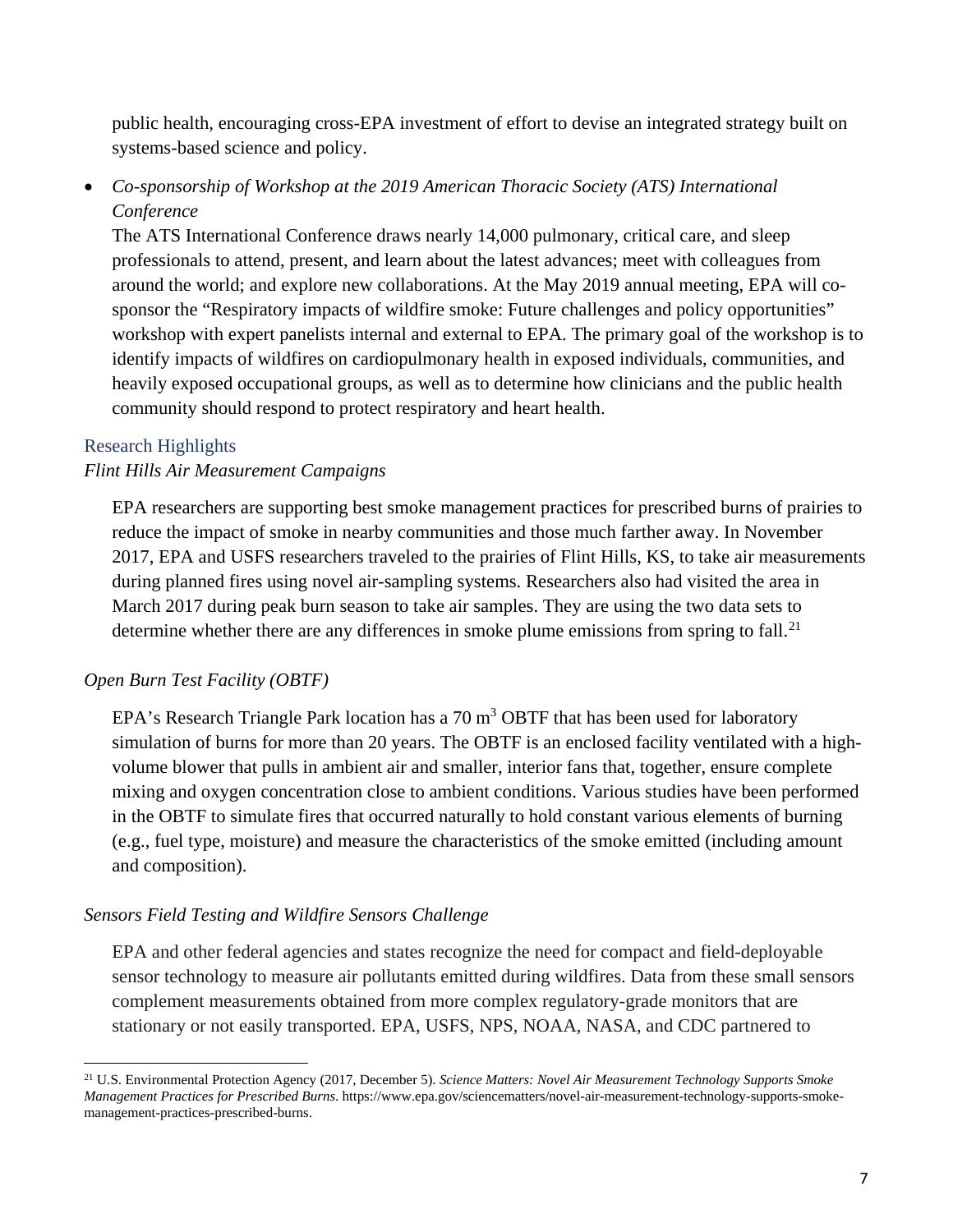respond to the need for more monitoring capabilities during wildland fires through the Wildland Fire Sensors Challenge. The challenge aimed to stimulate innovation in the development of multipollutant sensors that can operate in wildfire conditions. A companion effort involving EPA ORD, Region 9, and Region 10 collaborating with USFS and other parties evaluates commercially available sensors during wildfire smoke events. These projects build on EPA's expertise in developing emissions and ambient monitoring systems that integrate sensor technologies, as well as field evaluation of commercially available sensors under smoke-impacted ambient conditions.<sup>[22](#page-11-0)</sup>

Following the sensors challenge, EPA included a wildfire topic in the 2018-2019 Small Business Innovation Research (SBIR) program solicitation, requesting proposals on innovative measurement tools for ground-level air pollution levels from wildland fires. $^{23}$  $^{23}$  $^{23}$ 

#### *Modeling Smoke To Predict Air Quality Impacts*

EPA applies its Community Multiscale Air Quality (CMAQ) model, developed to support air quality regulations and to study wildland fire smoke and evaluate its impact on air quality.<sup>[24](#page-11-2)</sup> New approaches and methods developed for the model are making it possible to more accurately simulate and track emissions from smoke. As model sophistication improves, this tool could be used to help balance prescribed fire activity for land management with negative human health impacts resulting from smoke exposure.[25](#page-11-3)

#### *Wildfire Smoke Toxicity and Fuel Studies*

In a laboratory in Research Triangle Park, NC, researchers are using an innovative tube furnace system to study the health effects of smoke in controlled conditions. They are investigating whether particles in smoke have different health effects depending on the type of wood burned and the stage of the fire, such as flaming or smoldering. Studies also are investigating aged smoke to understand how the properties and toxicity of smoke can change after traveling long distances.<sup>[26](#page-11-4)</sup>

#### *Smoke Sense Study and Mobile Application*

l

EPA researchers are conducting a citizen science study called "Smoke Sense" to (1) determine the extent to which exposure to wildland fire smoke affects health and productivity and (2) develop health risk communication strategies that protect public health during smoke days. Individuals who

<span id="page-11-1"></span><sup>23</sup> Small Business Innovation Research-Small Business Technology Transfer Program (n.d.). *Sensor Technology for the 21st Century*.<br>https://www.sbir.gov/Sensor-technology-for-the-21st-century.

<span id="page-11-2"></span><sup>24</sup> U.S. Environmental Protection Agency (n.d.). *CMAQ: The Community Multiscale Air Quality Modeling System.* https://www.epa.gov/cmaq.

<span id="page-11-0"></span><sup>22</sup> U.S. Environmental Protection Agency (2018, April 6). *Science Matters: Advancing Sensor Technology to Monitor Wildfires*. https://www.epa.gov/sciencematters/advancing-sensor-technology-monitor-wildfires.

<span id="page-11-3"></span><sup>25</sup> U.S. Environmental Protection Agency (2018, April 23). *Science Matters: Tracking Smoke with Models to Protect Public Health.* www.epa.gov/sciencematters/tracking-smoke-models-protect-public-health.

<span id="page-11-4"></span><sup>26</sup> U.S. Environmental Protection Agency (2018, March 18). *Science Matters: The Science Behind Wildfire Smoke's Toxicity.* https://www.epa.gov/sciencematters/science-behind-wildfire-smokes-toxicity.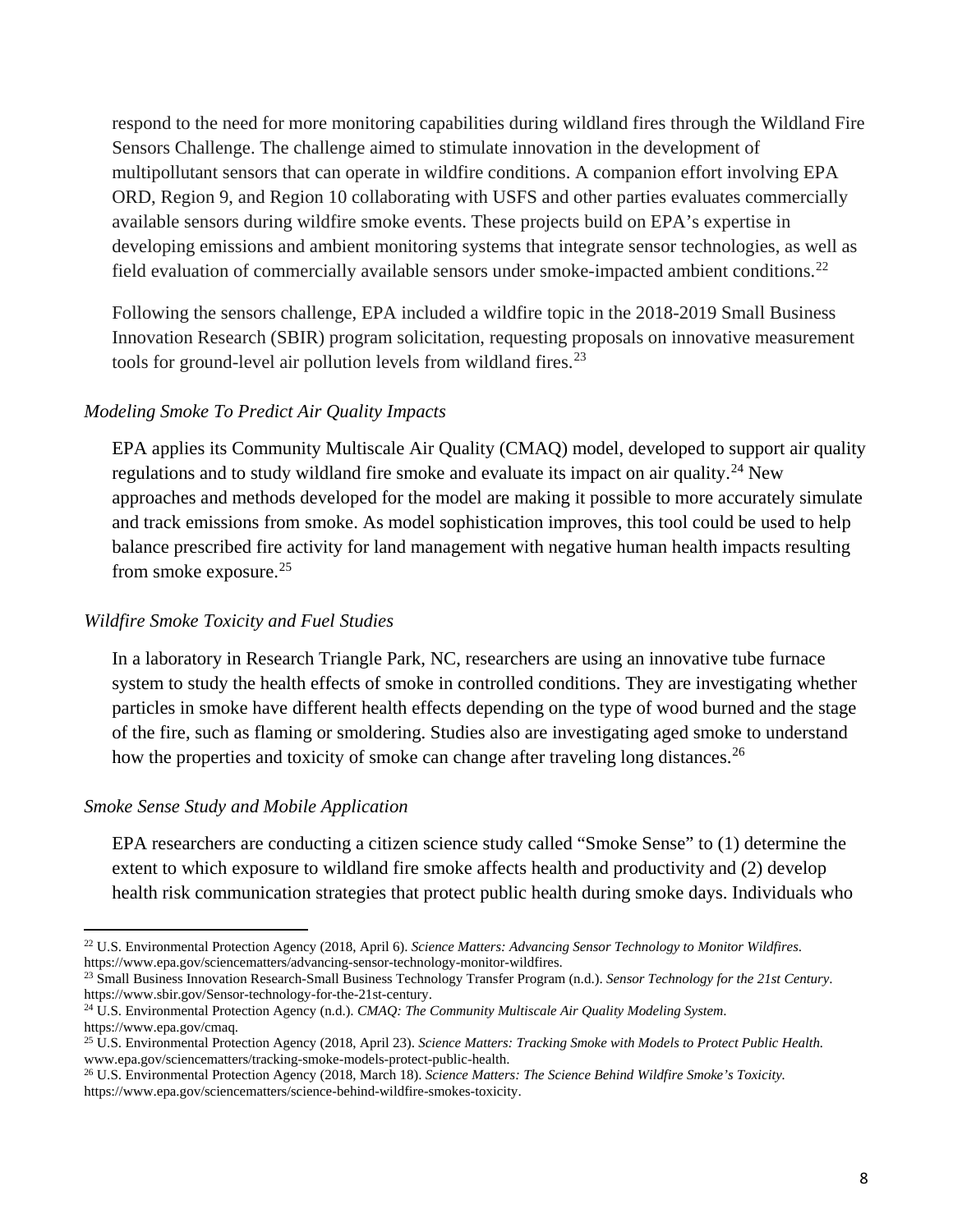want to contribute to science can participate in the study by using the Smoke Sense app, a publicly available mobile application. Citizen scientists can use the app to learn about wildland fires and smoke health risks in their area. $27$ 

#### *Community Health Vulnerability Index*

EPA scientists developed a Community Health Vulnerability Index that can be used to help identify communities at higher health risk from wildfire smoke. Breathing smoke from a nearby wildfire is a health threat, especially for people with lung or heart disease, diabetes, and high blood pressure, as well as older adults and those living in communities with poverty, unemployment, and other indicators of social stress. Health officials can use the tool, in combination with air quality models, to focus public health strategies on vulnerable populations living in areas where air quality is impaired, either by wildfire smoke or other sources of pollution.<sup>[28](#page-12-1)</sup>

#### *Wildfire Smoke: A Guide for Public Health Officials*

The guide is an easy-to-use resource that outlines whose health is most affected by wildfire smoke, how to reduce exposure to smoke, what public health actions are recommended, and how to communicate air quality to the public. The guide was developed through a collaboration among EPA, USFS, CDC, and the California Air Resources Board. The recommendations are based on science conducted by EPA and others.<sup>[29](#page-12-2)</sup>

#### *Smoke-Ready Toolbox for Wildfires*

The Smoke-Ready Toolbox for Wildfires collects the various materials related to wildfires in one place. Public health officials can use the resources in the toolbox to help educate the public about the risks of smoke exposure and actions people can take to protect their health.<sup>[30](#page-12-3)</sup>

#### *Stream Water and Drinking Water Quality*

l

Ongoing EPA research is focused on how wildfire affects both stream water quality and violations of drinking water standards at public water systems. Results have shown that large fire events often are associated with increases in extreme suspended sediment concentrations and stream temperatures in studied streams. The spatial and temporal variability of these postfire changes appear to be influenced by regional (e.g., vegetation type, fire regime, weather) and local (e.g., terrain, area)

<span id="page-12-3"></span>

<span id="page-12-0"></span><sup>27</sup> U.S. Environmental Protection Agency (n.d.). *Smoke Sense Study: A Citizen Science Project Using a Mobile App.* https://www.epa.gov/air-research/smoke.<br><sup>28</sup> Rappold, A.G., Reyes, J., Pouliot, G., Cascio, W.E., and Diaz-Sanchez, D. (2017). Community vulnerability to health impacts

<span id="page-12-1"></span>from wildland fire smoke exposure. *Environmental Science & Technology*, 6671-6682.

<span id="page-12-2"></span><sup>&</sup>lt;sup>29</sup> U.S. Environmental Protection Agency, U.S. Forest Service, U.S. Centers for Disease Control and Prevention, California Air Resources Board (2016). *Wildfire Smoke: A Guide for Public Health Officials.*

https://www3.epa.gov/airnow/wildfire\_may2016.pdf.<br><sup>30</sup> U.S. Environmental Protection Agency (n.d.). *Smoke-Ready Toolbox for Wildfires*. https://www.epa.gov/smoke-readytoolbox-wildfires.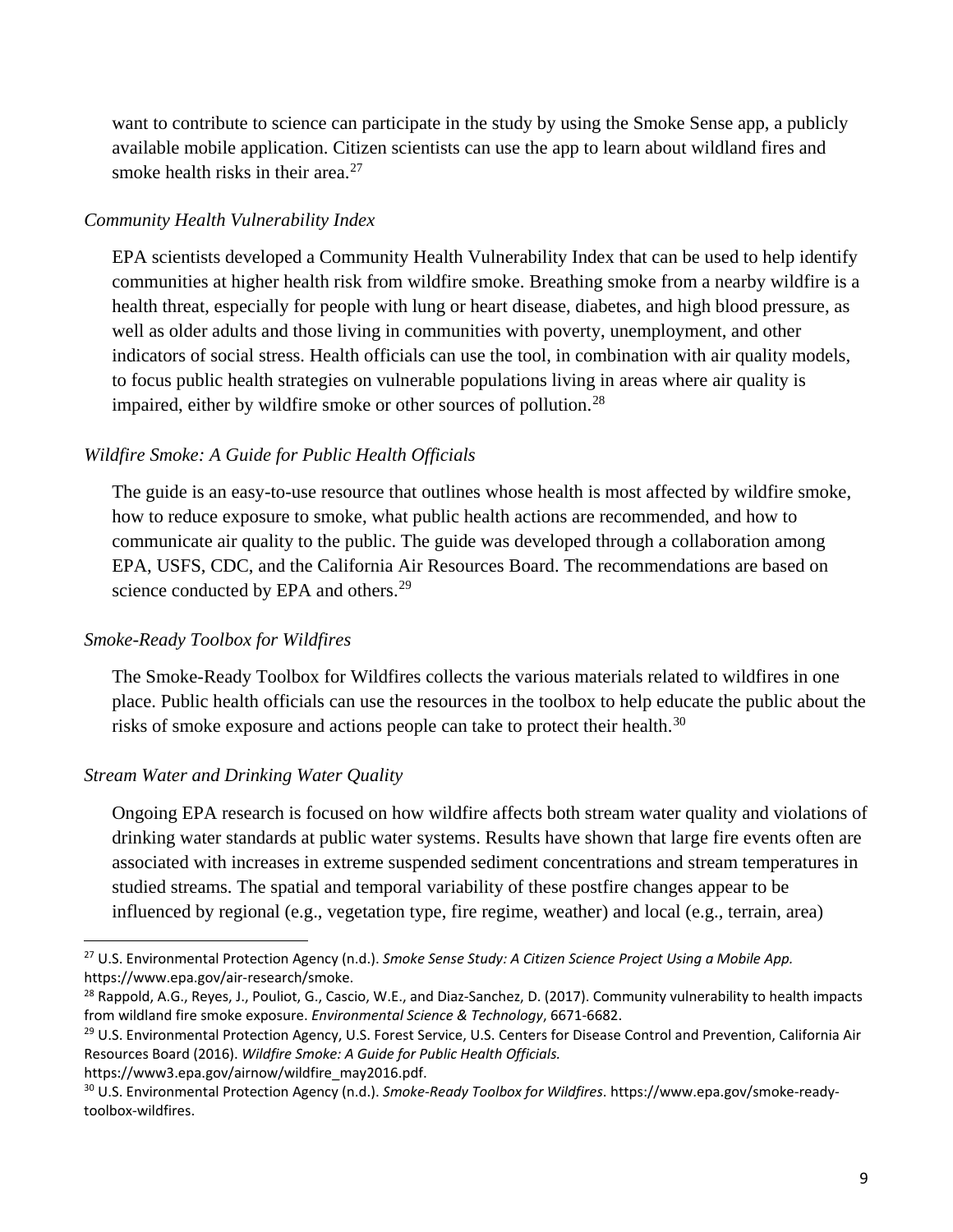factors. For drinking water, the number of violations in standards for nitrate and two types of disinfectant by-products (potentially harmful by-products of water disinfection) show a significant increase postwildfire. Maximum violation concentrations also increase postwildfire for nitrate and disinfectant by-products, although mean violation concentrations increased only for nitrate. This work illustrates that wildfire can impact water quality in both streams and drinking water systems.

#### Extramural Science to Achieve Results (STAR) Grants

EPA's STAR program engages some of the nation's best scientists and engineers. Through grants, STAR researchers conduct targeted research across several scientific disciplines. STAR research is funded through a competitive solicitation process or request for applications (RFA). The RFAs are derived from the EPA ORD's Strategic Plan and research plans for specific topics in cooperation with other parts of the Agency.

#### *Impact of Climate Change on Wildfire and Air Quality*

Seminal studies resulting from the 2004 "Fire, Climate and Air Quality" solicitation showed that wildfires drive interannual variability of the organic carbon component of  $PM_{2.5}$  in the western United States in summer, and that projected increases in wildfire area burned in the western United States could lead to more frequent or longer episodes of wildfire smoke across the region.<sup>[31,](#page-13-0)[32](#page-13-1)</sup> More recent studies investigated the contribution of wildfire to ozone.<sup>[33](#page-13-2),34</sup> Efforts are continuing through internal research activities and several "Particulate Matter and Related Pollutants in a Changing World" STAR grants.<sup>[35](#page-13-4)</sup>

#### *Health Impacts of Wildfire Smoke*

 $\overline{\phantom{a}}$ 

EPA and STAR researchers have investigated the impacts of wildfire smokes on premature mortality and hospital admissions, as well as factors that affect people's susceptibility to smoke.<sup>[36](#page-13-5),[37,](#page-13-6)[38](#page-13-7),[39](#page-13-8)</sup>

<span id="page-13-0"></span> $31$  Spracklen, D.V., Logan, J.A., Mickley, L.J., Park, R.J., Yevich, R., Westerling, A.L., and Jaffe, D.A. (2007). Wildfires drive interannual variability of organic carbon aerosol in the western US in summer. *Geophysic* 

<span id="page-13-1"></span><sup>32</sup> Spracklen, D.V., Mickley, L.J., Logan, J.A., Hudman, R.C., Yevich, R., Flannigan, M.D., and Westerling, A.L. (2009). Impacts of climate change from 2000 to 2050 on wildfire activity and carbonaceous aerosol concentrations in the western United States. *Journal of* 

<span id="page-13-2"></span><sup>&</sup>lt;sup>33</sup> Lin, M., Horowitz, L.W., Payton, R., Fiore, A M., and Tonnesen, G. (2017). US surface ozone trends and extremes from 1980 to 2014: quantifying the roles of rising Asian emissions, domestic controls, wildfires, and climate. Atmospheric Chemistry and Physics, 17(4).<br><sup>34</sup> Yue, X., Mickley, L.J., Logan, J.A., Hudman, R.C., Martin, M.V., and Yantosca, R.M.

<span id="page-13-3"></span>American wildfire: consequences for ozone air quality. Atmospheric Chemistry and Physics, 15(17), 10033-10055.<br><sup>35</sup> U.S. Environmental Protection Agency (n.d.). Particulate Matter and Related Pollutants in a Changing World

<span id="page-13-4"></span>Center for Environmental Research: Science to Achieve Results (STAR) Program.

<span id="page-13-5"></span><sup>&</sup>lt;sup>36</sup> Rappold, A.G., Cascio, W.E., Kilaru, V.J., Stone, S.L., Neas, L.M., Devlin, R.B., and Diaz-Sanchez, D. (2012). Cardio-respiratory outcomes associated with exposure to wildfire smoke are modified by measures of communi <sup>37</sup> Liu, J.C., Pereira, G., Uhl, S.A., Bravo, M.A., and Bell, M.L. (2015). A systematic review of the physical health impacts from non-

<span id="page-13-7"></span><span id="page-13-6"></span>occupational exposure to wildfire smoke. *Environmental Research*, 136, 120-132.<br><sup>38</sup> Liu, J.C., Wilson, A., Mickley, L.J., Ebisu, K., Sulprizio, M.P., Wang, Y., ..., and Bell, M.L. (2017). Who Among the Elderly Is Most Vulnerable to Exposure to and Health Risks of Fine Particulate Matter From Wildfire Smoke? *American Journal of Epidemiology*, *186*(6), 730-735.

<span id="page-13-8"></span><sup>39</sup> Liu, J.C., Wilson, A., Mickley, L.J., Dominici, F., Ebisu, K., Wang, Y., . . . , and Anderson, G.B. (2017). Wildfire-specific Fine Particulate Matter and Risk of Hospital Admissions in Urban and Rural Counties. *Epidemiology*, 28(1), 77-85.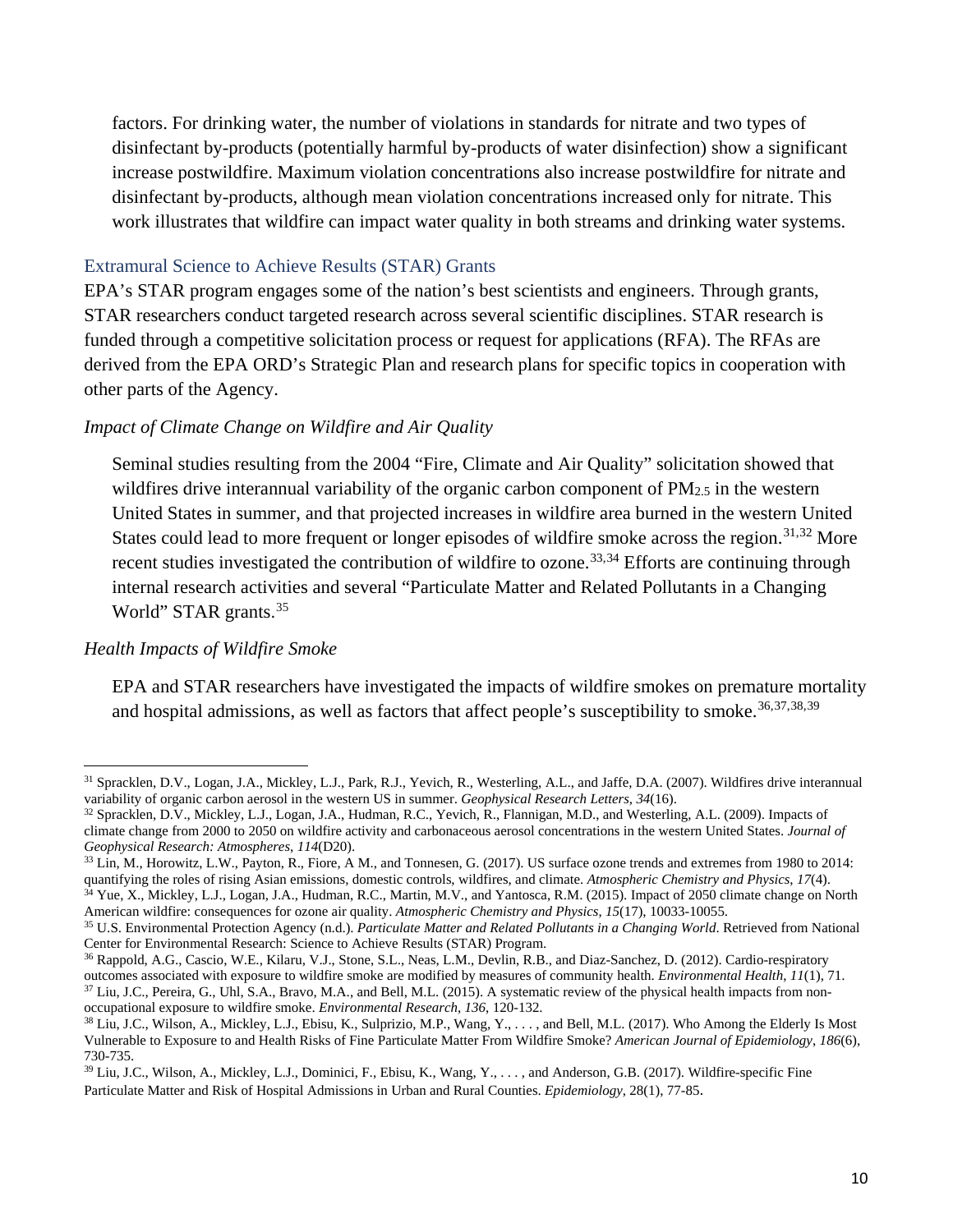Epidemiological studies are ongoing in "Particulate Matter and Related Pollutants in a Changing World" and "ACE Centers" STAR grants.

## *Characterization of Fire Emissions*

Across multiple solicitations, STAR has funded research to characterize the properties of emissions from a wide range of fires. Highlights include laboratory measurements of photochemical properties of organic aerosol from fire emissions, field measurements of gaseous and particulate emissions from prescribed burns in Georgia, and ambient sampling to characterize physicochemical and toxicological profiles of PM from fires in southern California and chemical markers of PM from fires in Montana. [40,](#page-14-0)[41](#page-14-1),[42,](#page-14-2)[43](#page-14-3)

# Extramural National Priorities Grants

EPA's National Priorities grants are similar to the STAR program in that they engage leading experts in water quality and quantity and complement EPA's exceptional intramural water research program. Research grants awarded by ORD's Safe and Sustainable Water Resources (SSWR) NRP emphasize a "systems thinking" approach to understand wildland fire impacts, for example:

- Evaluation of fire reduction management techniques and resulting drinking water impacts from erosion, sediment, dissolved organic matter (DOM), and disinfection byproducts (DBPs) [This research is measuring fluxes and trends of DOM and exported nutrients, in-stream biogeochemical processes (e.g., photochemical and algal effects on DOM characterization), conventional treatment and DBP precursor treatability, and the change in geno- and cyto-toxicity indices of DBPs.];
- Modeling the mobilization and transport of DOM, sediments, and nutrients through the watershed and to the water treatment plant;
- Developing source water thresholds for turbidity and DBP precursors based on regulatory constraints in the finished water and using stream water quality data with extreme value theory to predict water quality threshold exceedances; and
- Evaluating a suite of adaptation and operation strategies (e.g., watershed management, wildland fire mitigation, water treatment plant modifications), along with their economic, societal, and policy implications using multiobjective optimization and multicriteria analysis tools.

<span id="page-14-0"></span> $\overline{a}$ <sup>40</sup> Hennigan, C.J., Miracolo, M.A., Engelhart, G.J., May, A.A., Presto, A.A., Lee, T., . . . , and Hao, W.M. (2011). Chemical and physical transformations of organic aerosol from the photo-oxidation of open biomass burning emissions in an environmental chamber. *Atmospheric* 

<span id="page-14-1"></span><sup>&</sup>lt;sup>41</sup> Lee, S., Baumann, K., Schauer, J.J., Sheesley, R.J., Naeher, L.P., Meinardi, S., . . . , and Clements, M. (2005). Gaseous and particulate emissions from prescribed burning in Georgia. *Environmental Science & Technolo* 

<span id="page-14-2"></span><sup>&</sup>lt;sup>42</sup> Verma, V., Polidori, A., Schauer, J.J., Shafer, M.M., Cassee, F.R., and Sioutas, C. (2009). Physicochemical and toxicological profiles of particulate matter in Los Angeles during the October 2007 southern California wildfires. *Environmental Science & Technology*, *43*(3), 954- 960.

<span id="page-14-3"></span><sup>43</sup> Ward, T.J., Hamilton Jr., R.F., Dixon, R.W., Paulsen, M., and Simpson, C.D. (2006). Characterization and evaluation of smoke tracers in PM: results from the 2003 Montana wildfire season. *Atmospheric Environment*, *40*(36), 7005-7017.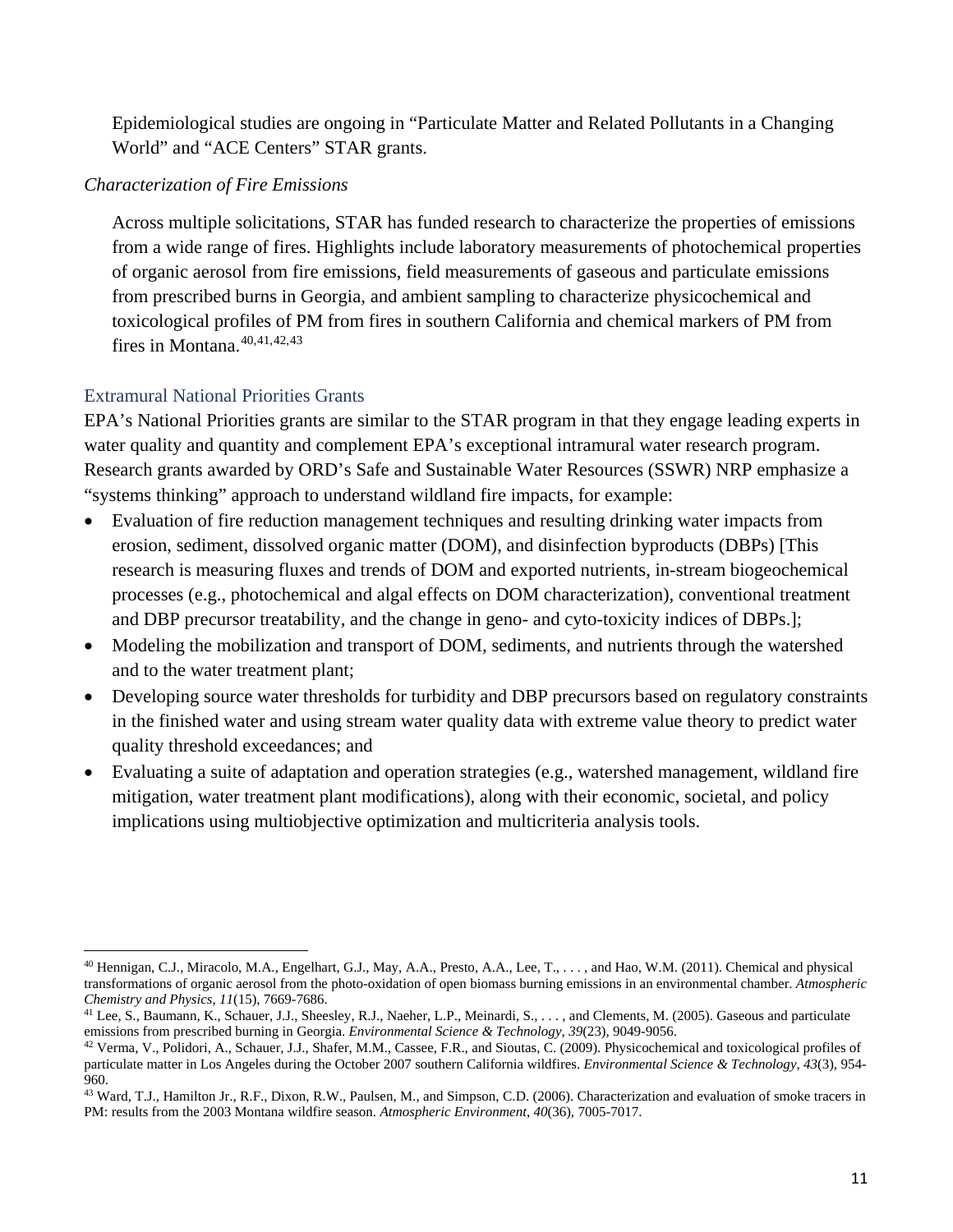# <span id="page-15-0"></span>Opportunities for Connection, Coordination, and Collaboration

To build on the planned research across the NRPs and move wildland fire research forward, both internal coordination at EPA and outreach to other organizations are crucial to design and produce research that informs solutions that protect communities and ecosystems from wildland fire impacts.

# <span id="page-15-1"></span>ORD Research 2019-2022

There are six NRPs in ORD: (1) Air and Energy (A-E), (2) Safe and Sustainable Water Resources (SSWR), (3) Chemical Safety for Sustainability (CSS), (4) Human Health Risk Assessment (HHRA), (5) Homeland Security (HS), and (6) Sustainable and Healthy Communities (SHC). Each NRP supports the needs of various EPA Program and Regional Offices, states, and tribes. Wildland fires have been identified in the 2019-2022 StRAPs as a cross-cutting issue that requires coordination across the NRPs, covered primarily by A-E, SSWR, and HS. Each program has provided valuable input to this forwardthinking planning as it pertains to its program.

Emissions from conventional sources of air pollution have been reduced, yet the changing environment increases the likelihood and severity of wildfires and the optimal window for the prescribed burning season. Research in A-E will focus on improving our understanding of wildland fire impacts on public and environmental health and informing approaches to reduce associated risks. This will include improving models and measurement methodologies to assess emissions and determine impacts, determining what ecosystems and human populations are susceptible and vulnerable to wildland fires, developing approaches to mitigate risks to human health and ecosystems, and developing health risk communication strategies.

Wildland fires also can affect drinking water quality through increased sedimentation; mobilization of nutrients, heavy metals, and other pollutants; and shifts in treatment processes and associated effects, such as higher concentrations of nitrate and DBPs posttreatment. For SSWR, this cross-cutting research will provide information needed by utilities, especially small drinking water systems, to anticipate and respond to wildfire impacts.

The HS research program is concerned with the fate and transport of pollutants from contaminated areas during wildland fires and the health and environmental effects of the release of contaminants from waste facilities and sites resulting from wildfires. Such a release can pose risks to communities and impact disaster preparedness and response and ecological restoration. Difficult to remediate areas can remain a source of exposure or spread contamination; wildland fires offer one potential method of spreading this contamination to uncontaminated or remediated areas.

# <span id="page-15-2"></span>Internal Coordination

To ensure cohesion for the cross-cutting topic of wildland fire research across the NRPs, A-E will chair the Wildland Fire Coordinating Committee (WFCC) to connect the research across ORD. The committee will consist of representatives within ORD NRPs, Laboratories, and Centers, as well as interested Regional and Program Offices. The WFCC will meet twice a year, possibly more as needed, to provide updates and foster opportunities for connections of research across ORD and convene an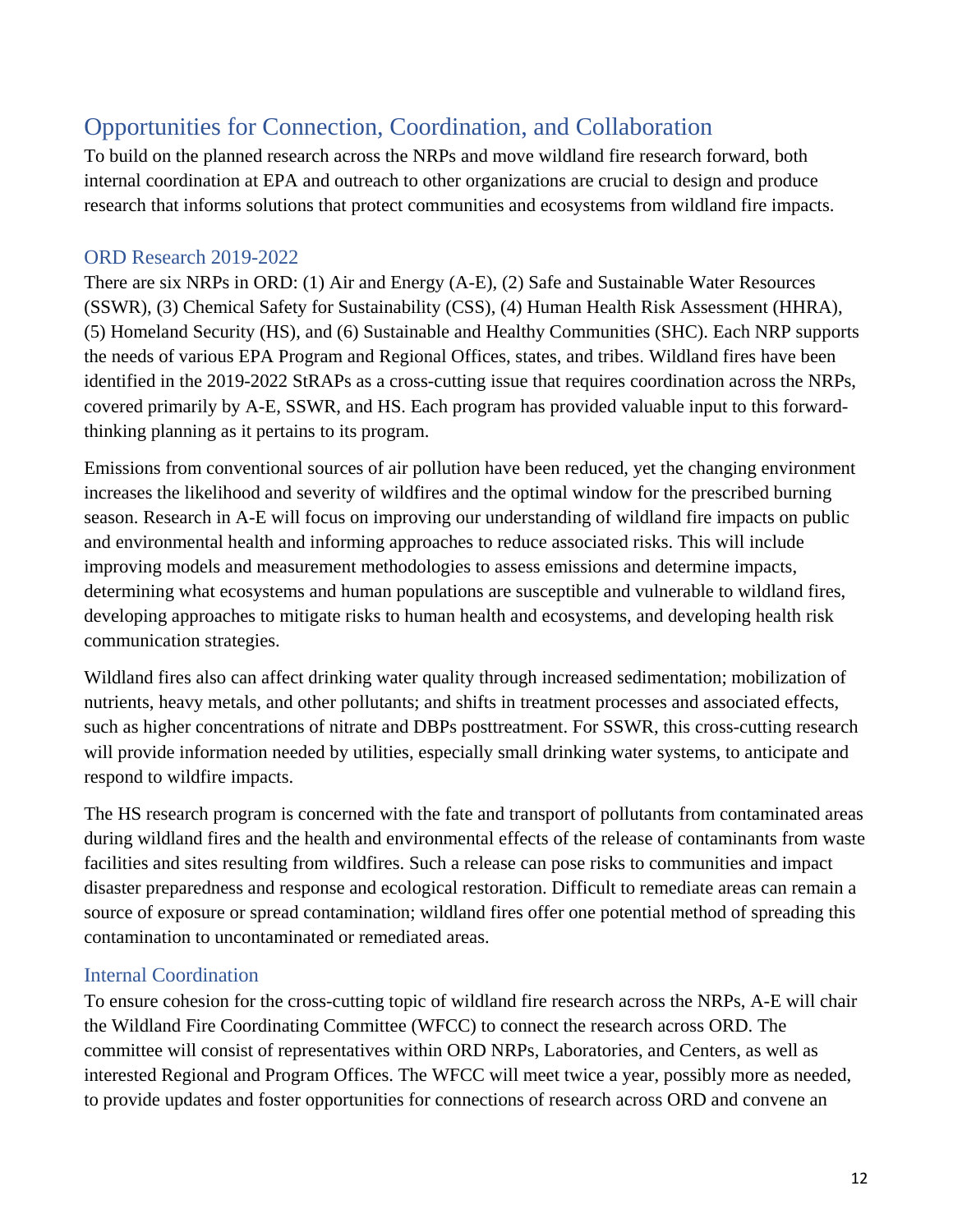annual wildland fire meeting for EPA researchers. This meeting is also an opportunity to provide updates on research activities and plans, revisit the research questions (see Problem Statements and Research Questions below), and assess the impact of ORD research every year. This coordinated ORD effort also may improve information sharing and connections with Program and Regional Offices, state and local agencies, and tribal organizations.

#### Examples of Projects with ORD Coordination

The WFCC will foster connection, communication, and collaboration across the Agency. Two ongoing projects that draw on expertise across ORD and coordinate across NRPs are highlighted below.

#### *Cross-NRP Research on Wildfires and Drinking Water*

Recognizing the increased risk to drinking water from wildland fire, SSWR has included in its 2019- 2022 StRAP research an assessment of impacts from wildfires and drought on aquatic resources. Additionally, ORD received an initial investment of funds to respond to the Agency's needs for improved understanding, information, data, and tools to assist our stakeholders in managing wildfire-water quality risks. Scientists from various laboratories in ORD have formed an interdisciplinary collaboration, under the auspices of the A-E and SSWR NRPs, to begin coordinating relevant research activities and building an integrated knowledge base about wildfire impacts on watersheds, ambient water quality, and drinking water systems in the fire-prone areas of the United States. This emerging research activity is cross-laboratory and cross-program to focus on the water quality-related impacts of wildfires while, simultaneously, building the foundation for a longer-term effort to systematically explore the numerous ways that wildfires have multimedia impacts.

#### *Solutions-Driven Research Pilot*

ORD is committed to improving its approaches for translating research results to inform decision making by studying the ways in which Agency researchers design integrated research and engage with each other, Program and Regional Offices, state and local agencies, and tribal organizations to identify and deliver science that is used to address and solve complex environmental public health problems. This solutions-driven research approach, as outlined in the StRAPs, will provide ORD with critical information needed to continually improve and increase the value of ORD research products to our partners and external stakeholders.

ORD is adopting a three-pronged strategy for Solutions Driven Research:

- (1) Apply principles of translational research broadly across research programs;
- (2) Conduct two pilot solutions-driven research science projects that apply and evaluate methods of translational research to plan and conduct research that addresses a well-defined and unmet need of stakeholders, including application and evaluation of outputs with partners; and
- (3) Conduct case studies of previous and current research activities that embody the principles of translational research to begin developing a list of good practices for translational research.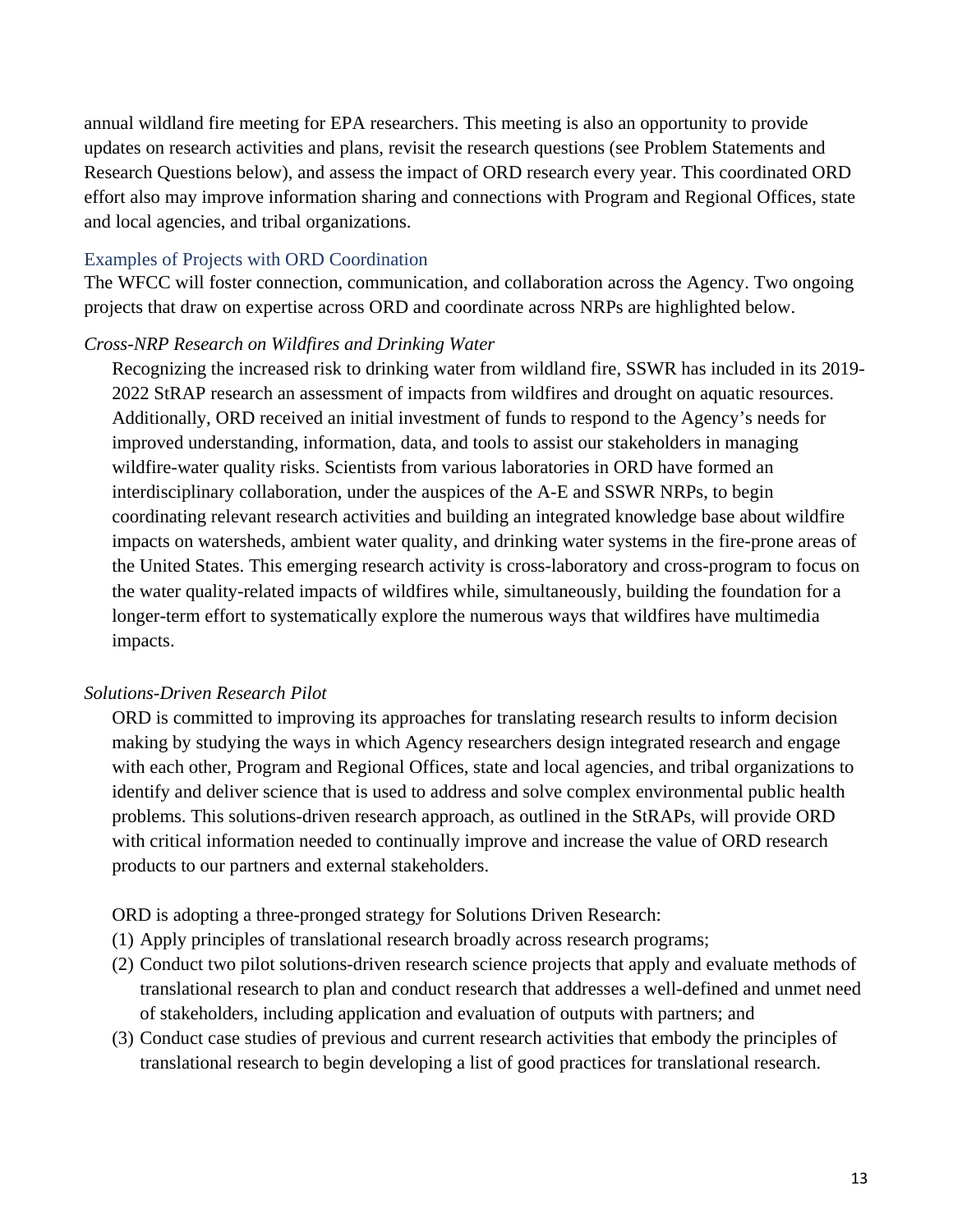A-E will coordinate one of the above pilot projects that is focused on wildland fire. This project is under development and will focus on identifying effective intervention strategies to reduce wildland fire impacts on human health. This pilot provides another opportunity to expand communication and cross-pollination within ORD and across partners around both existing and future projects.

# <span id="page-17-0"></span>Federal Partnerships

Although commitment and capacity are strong in ORD, coordination with other organizations is crucial to ensure communities and ecosystems are protected and to avoid duplication of efforts. Beyond communication, the key to translational research is stakeholder involvement from research planning through implementation and evaluation. Providing opportunities to foster and expand workgroups at international, federal, state, and regional levels is critical to ensure that the data, tools, synthesis products, and resources produced in ORD continuously and consistently are addressing needs and are readily applicable to issues. EPA's Regional and Program Offices have ongoing collaborations with other federal agencies related to wildland fire, public health, and environmental impacts. This document is focused on ORD's partnerships.

# Federal Partners

 $\overline{a}$ 

*Table 1* is a compilation of other federal agencies involved in wildland fire research, their self-described role and summary of research (if noted on their external facing Web sites), and ORD's recent or ongoing collaborations with these agencies.

| <b>Agency</b> | <b>Role of Agency in Wildland Fire</b><br><b>Research</b> | <b>Summary of Research</b>                   | <b>Recent or</b><br>Ongoing |
|---------------|-----------------------------------------------------------|----------------------------------------------|-----------------------------|
|               |                                                           |                                              | <b>Collaboration</b>        |
|               |                                                           |                                              | with ORD                    |
|               | "Recognizing the scale and                                | "The research focuses on understanding and   | Wildland Fire               |
|               | complexity of wildland fires, which                       | modeling fundamental fire processes,         | <b>Sensors</b>              |
|               | affects millions of acres each year,                      | interactions of fire with ecosystems and the | Challenge                   |
|               | the [USFS] has a network of fire labs                     | environment, social and economic aspects     |                             |
|               | and research stations across the                          | of fire, evaluating integrated management    | Wildfire                    |
|               | country. [USFS] fire scientists                           | strategies and disturbance interactions, and | Guide for                   |
|               | develop knowledge and tools that                          | applying fire research to management         | Public Health               |
|               | help reduce the negative impacts of                       | problems."45                                 | <b>Officials</b>            |
|               | fire while enhancing its beneficial                       |                                              |                             |
|               | effects for society and the                               |                                              | The                         |
|               | environment. [USFS] experts work                          |                                              | Interagency                 |
|               | with the NASA, which provides                             |                                              | Agreement                   |
|               | satellite imagery and other resources                     |                                              | with the USFS               |
|               | to assist the [USFS] in fighting fires                    |                                              | for                         |
|               | and preventing future ones."44                            |                                              | collaborative               |
|               |                                                           |                                              | research on                 |

# *Table 1. Federal agencies' roles, research, and collaborations with ORD related to wildland fire.*

<span id="page-17-1"></span><sup>44</sup> U.S. Forest Service (n.d.). *Fire Research*. www.fs.fed.us/science-technology/fire/fire-research.

<span id="page-17-2"></span><sup>45</sup> U.S. Forest Service (n.d.). *Wildland Fire & Fuel.* https://www.fs.fed.us/research/wildland-fire/.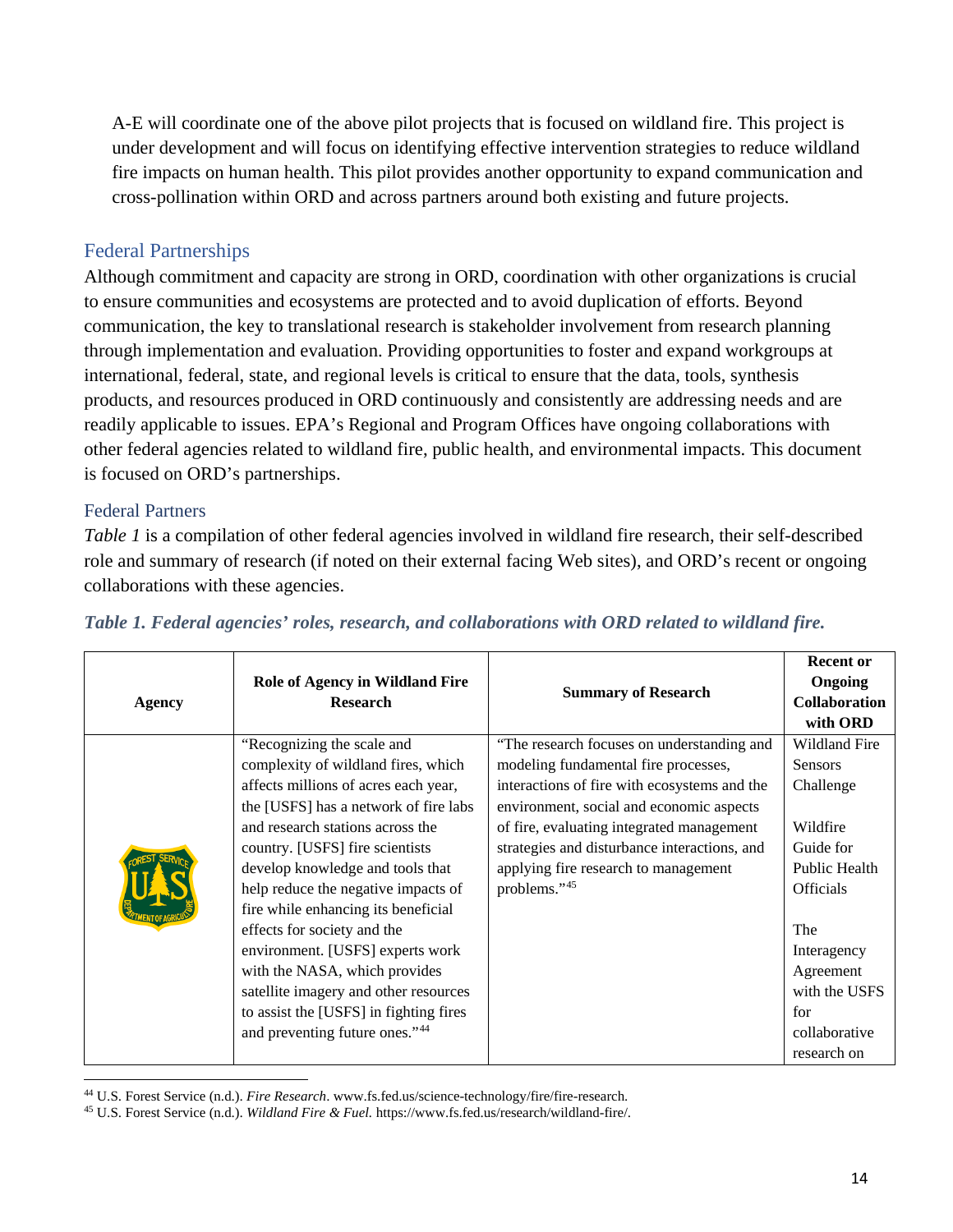|                    |                                             |                                              | forested           |
|--------------------|---------------------------------------------|----------------------------------------------|--------------------|
|                    |                                             |                                              | watersheds is      |
|                    |                                             |                                              | a joint effort     |
|                    |                                             |                                              | between EPA        |
|                    |                                             |                                              | and USFS to        |
|                    |                                             |                                              | examine the        |
|                    |                                             |                                              | interactions of    |
|                    |                                             |                                              | wild fire,         |
|                    |                                             |                                              | pests, and         |
|                    |                                             |                                              | disease on         |
|                    |                                             |                                              | forest health.     |
|                    |                                             |                                              | Results will       |
|                    |                                             |                                              | inform both        |
|                    |                                             |                                              | EPA and            |
|                    |                                             |                                              | USFS on the        |
|                    |                                             |                                              | risks to water     |
|                    |                                             |                                              | resources from     |
|                    |                                             |                                              | wildland fire.     |
|                    | The Earth System Research                   | Smoke plume modeling and hazard              | Wildland Fire      |
|                    | <b>Laboratory Chemical Sciences</b>         | mapping; transport, transformation, and      | Sensors            |
|                    | Division is leading the FIREX               | plume chemistry; sampling of emissions via   | Challenge          |
|                    | multiyear experiment, which will            | aircraft; and fire influence on regional and |                    |
|                    | include laboratory, field, and<br>$\bullet$ | global environments                          | Hazard             |
|                    | modeling research;                          |                                              | Mapping            |
|                    | culminate in an extensive field             |                                              | System             |
|                    | study during the peak fire season           |                                              | integrated into    |
|                    | of 2019 (July-August) using a               |                                              | tools, such as     |
|                    | chemically instrumented NOAA                |                                              | <b>Smoke Sense</b> |
| NOAA               | research aircraft to measure trace          |                                              |                    |
|                    | gases and particles. <sup>46</sup>          |                                              |                    |
|                    | "The objective of the [National             |                                              |                    |
| <b>RTMENT OF C</b> | Weather Service (NWS)] Fire                 |                                              |                    |
|                    | Weather Program is to provide fire          |                                              |                    |
|                    | weather and other products and              |                                              |                    |
|                    | decision support services to the fire,      |                                              |                    |
|                    | land management and emergency               |                                              |                    |
|                    | response community for the                  |                                              |                    |
|                    | protection of life and property,            |                                              |                    |
|                    | promotion of firefighter and                |                                              |                    |
|                    | emergency responder safety, and             |                                              |                    |
|                    | stewardship of America's public             |                                              |                    |
|                    | lands." NWS also produces daily air         |                                              |                    |
|                    |                                             |                                              |                    |

 $\overline{\phantom{a}}$ 

<span id="page-18-0"></span><sup>46</sup> National Oceanic and Atmospheric Administration (n.d.). *The Impact of Wildfires on Climate and Air Quality: An emerging focus of the NOAA ESRL Chemical Sciences Division.* Retrieved from FIREX 2016-2019 Science Overview: https://www.esrl.noaa.gov/csd/factsheets/csdWildfiresFIREX.pdf.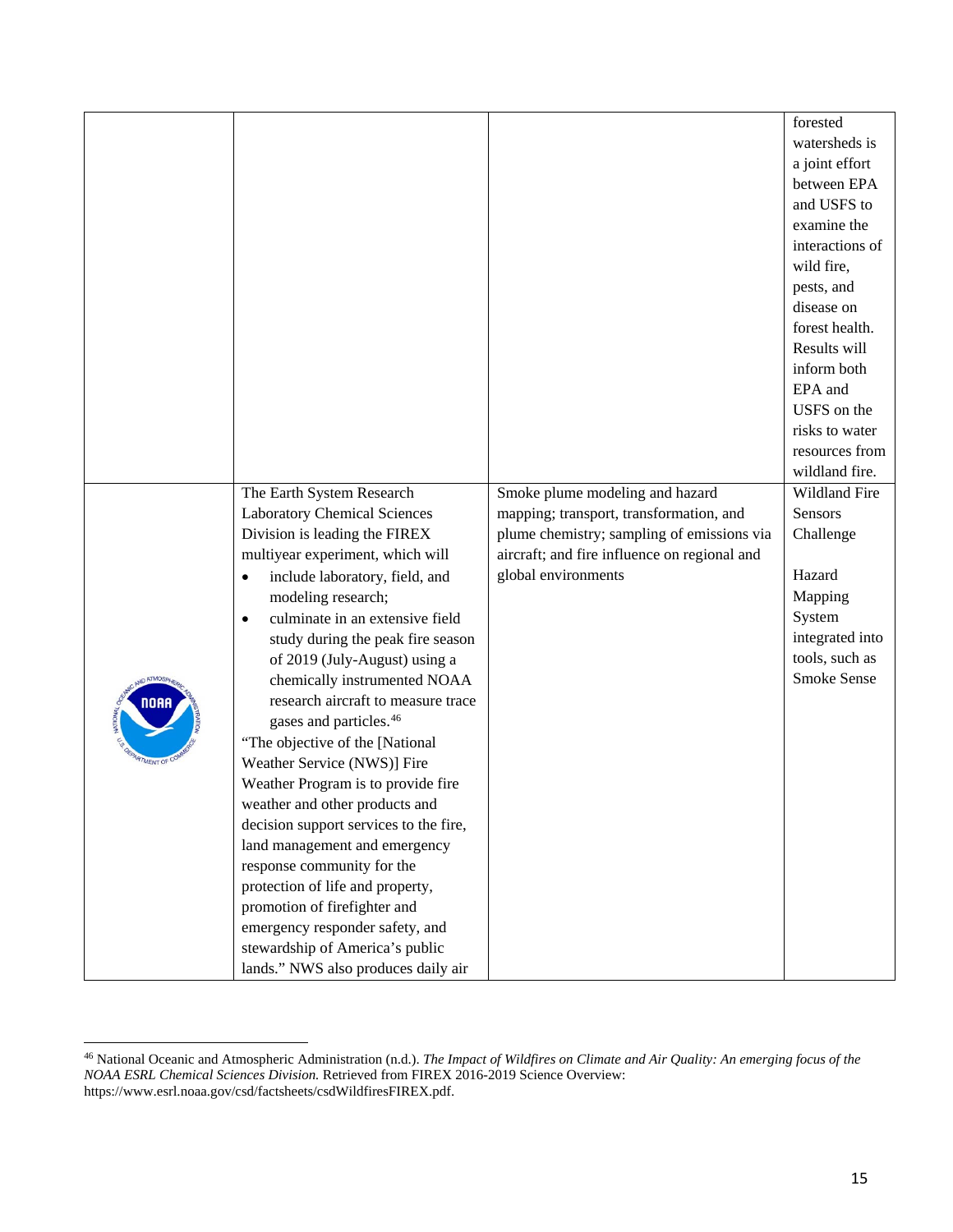|    | quality forecasts that include smoke        |                                                 |               |
|----|---------------------------------------------|-------------------------------------------------|---------------|
|    | forecast. <sup>47</sup>                     |                                                 |               |
|    | "The Wildland Fires Application area        | "The Wildland Fire applications includes        | Wildland Fire |
|    | promotes the use of Earth                   | support of all aspects of pre, active and post- | Sensors       |
|    | observations and models focused on          | fire analysis tools that use Earth              | Challenge     |
|    | addressing issues related to wildland       | observations and models to enhance fuel         |               |
|    | fire in support of management               | load estimates, fuel treatment planning, risk   |               |
|    | strategies, business practices, and         | assessment, air quality, insect infestations,   |               |
|    | policy analysis and decisions."48           | burned area remediation and rehabilitation,     |               |
|    |                                             | and other topics that lead to improved land-    |               |
|    |                                             | management decisions."50                        |               |
|    | The National Institute of Standards         | "Through its programs in measurement,           |               |
|    | and Technology "Fire Research               | prediction, systems integration, and the        |               |
|    | Division develops, verifies, and            | dynamics of fire and its interactions with the  |               |
|    | utilizes measurements and predictive        | built and natural environment, the division     |               |
|    | methods to quantify the behavior of         | provides leadership for advancing the theory    |               |
| NG | fire and means to reduce the impact         | and practice of fire safety engineering,        |               |
|    | of fire on people, property, and the        | firefighting, fire investigation, fire testing, |               |
|    | environment. This work involves             | fire data management, and intentional           |               |
|    | integration of laboratory                   | burning."51                                     |               |
|    | measurements, verified methods of           |                                                 |               |
|    | prediction, and large-scale fire            |                                                 |               |
|    | experiments to demonstrate the use          |                                                 |               |
|    | and value of the research products."49      |                                                 |               |
|    | The CDC provides information on             | Development of consistent health risk           | Wildfire      |
|    | how to stay safe and healthy before,        | communication                                   | Guide for     |
|    | during, and after a wildfire, including     |                                                 | Public Health |
|    | avoiding health impacts from wildfire       | Development of information and messages         | Officials     |
|    | smoke and cleaning up safely. <sup>50</sup> | about impacts of smoke exposure, and            |               |
|    |                                             | community preparedness                          | Wildland Fire |
|    |                                             |                                                 | Sensors       |
|    |                                             |                                                 | Challenge     |
|    | "Every year, hundreds of thousands          | Apply findings from occupational health         |               |
|    | of acres of land burn across the            | respirator use for smoke to community-level     |               |
|    | United States and Wildland                  | recommendations                                 |               |
|    | Firefighters (WFFs) are asked to            |                                                 |               |
|    | protect our lives, our homes and our        |                                                 |               |
|    | forests. NIOSH provides up-to-date          |                                                 |               |
|    | information about occupational health       |                                                 |               |
|    | and safety research and investigations      |                                                 |               |

<span id="page-19-0"></span><sup>47</sup> National Weather Service (2017, November 7). *National Weather Service Policy Directive: Products and Services to Support Fire and Other Incidents.* https://www.nws.noaa.gov/directives/sym/pd01004curr.pdf.

l

<span id="page-19-1"></span><sup>48</sup> National Aeronautics and Space Administration (n.d.). *Applied Sciences Program: Wildland Fires Program.* https://appliedsciences.nasa.gov/programs/wildfires-program.

<span id="page-19-2"></span><sup>&</sup>lt;sup>49</sup> National Institute of Standards and Technology (n.d.). *Fire Research Division*. https://www.nist.gov/el/fire-research-division-73300.<br><sup>50</sup> Centers for Disease Control and Prevention (n.d.). *Natural Disasters and Sev* 

<span id="page-19-3"></span>https://www.cdc.gov/disasters/wildfires/index.html.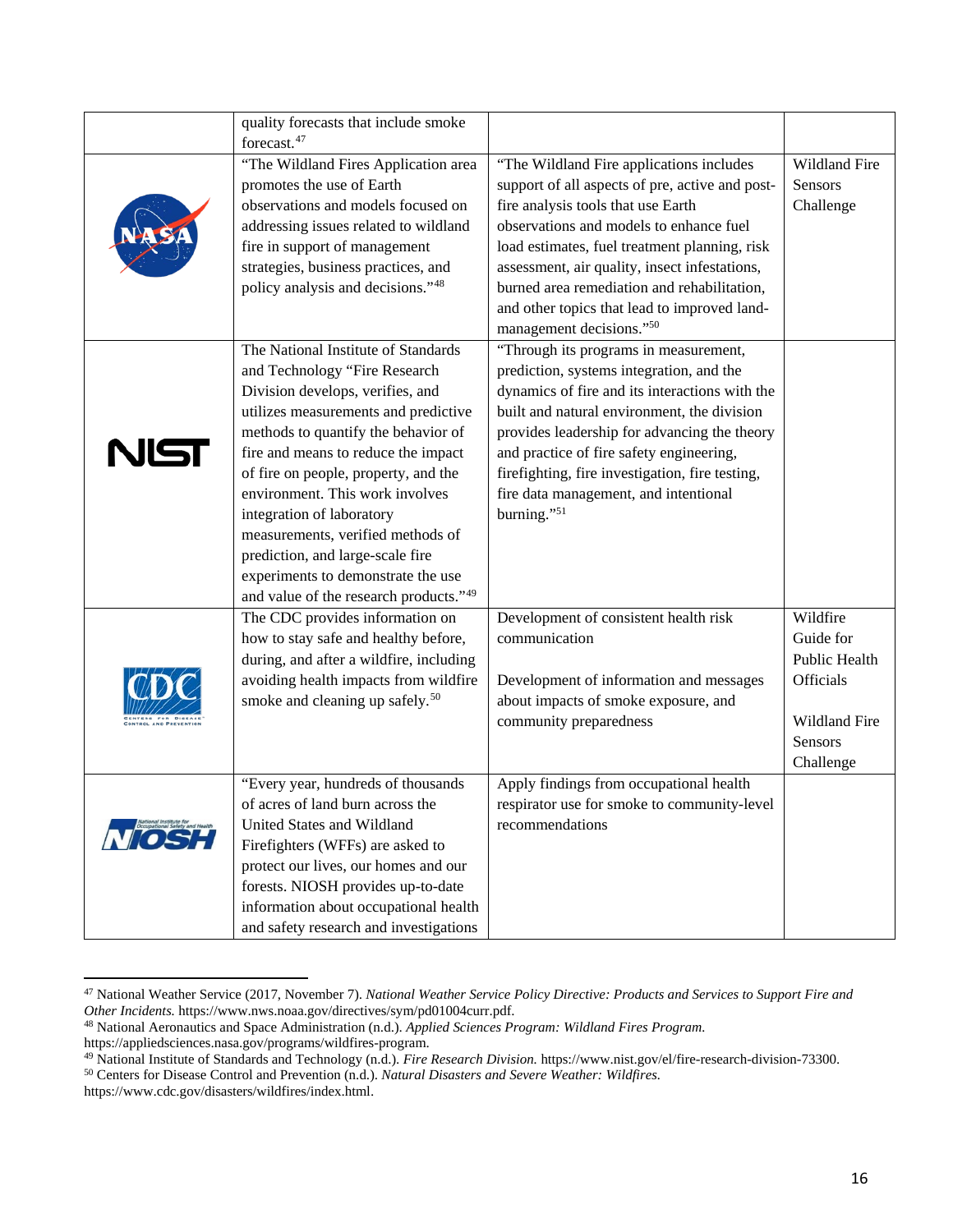|              | conducted by NIOSH and our<br>partners." <sup>51</sup> |                                              |  |
|--------------|--------------------------------------------------------|----------------------------------------------|--|
|              |                                                        |                                              |  |
|              | NIEHS is funding grantee research                      | "The NIEHS Worker Training Program           |  |
|              | "to better understand the impacts of                   | serves communities after wildfires,          |  |
|              | wildfires on the health of vulnerable                  | hurricanes, and other natural and manmade    |  |
|              | individuals and communities exposed                    | disasters. WTP develops training tools for   |  |
|              | to such events." <sup>52</sup>                         | those who perform hazardous material         |  |
|              |                                                        | removal, transportation, emergency           |  |
| <b>NIEHS</b> |                                                        | response, and related activities. The        |  |
|              |                                                        | program develops model courses, and its      |  |
|              |                                                        | awardees deliver peer-led, hands-on          |  |
|              |                                                        | instruction, as well as comprehensive train- |  |
|              |                                                        | the-trainer programs."53                     |  |
|              | "As an entity of the U.S. Department                   | Planning and response materials for          |  |
|              | of Homeland Security's Federal                         | communities                                  |  |
|              | Emergency Management Agency, the                       |                                              |  |
|              | mission of the U.S. Fire                               |                                              |  |
|              | Administration is to provide national                  |                                              |  |
|              | leadership to foster a solid foundation                |                                              |  |
|              | for our fire and emergency services                    |                                              |  |
|              | stakeholders in prevention,                            |                                              |  |
|              | preparedness and response." <sup>54</sup>              |                                              |  |
|              | National Science Foundation's                          | Funding of interdisciplinary wildland fire   |  |
|              | Atmospheric Chemistry Program                          | research activities                          |  |
|              | supports research to measure and                       |                                              |  |
|              | model the concentration and                            |                                              |  |
|              | distribution of gases and aerosols in                  |                                              |  |
|              | the atmosphere, including research                     |                                              |  |
|              | studying the contributions of fire to                  |                                              |  |
|              | atmospheric ozone and PM. <sup>55</sup>                |                                              |  |
|              | "To support DoD's continued use of                     | "SERDP supports research to characterize     |  |
|              | fire as a management tool, Strategic                   | fire emissions from southeastern and         |  |
|              | <b>Environmental Research and</b>                      | southwestern vegetation types managed by     |  |
|              | Development Program (SERDP) and                        | DoD and to advance the development of        |  |
|              | <b>Environmental Security Technology</b>               | models for assessing the impact of fire on   |  |
|              | Certification Program (ESTCP) are                      | air quality." <sup>68</sup>                  |  |
|              | working to address both                                |                                              |  |
|              | characterizing emissions associated                    |                                              |  |

<span id="page-20-0"></span><sup>51</sup> National Institute for Occupational Safety and Health (n.d.). *Workplace Safety and Health Topics: Fighting Wildfires.* https://www.cdc.gov/niosh/topics/firefighting/default.html.

l

<span id="page-20-1"></span><sup>52</sup> National Institute of Environmental Health Sciences (n.d.). *Global Environmental Health Newsletter.*

https://www.niehs.nih.gov/research/programs/geh/geh\_newsletter/2018/10/articles/research\_explores\_link\_between\_global\_wildfires\_clim ate\_change\_and\_human\_health.cfm.

<span id="page-20-2"></span><sup>53</sup> National Institute of Environmental Health Sciences (2018, October). *Wildfire cleanup crews benefit from worker training.* Retrieved from *Environmental Factor*: https://factor.niehs.nih.gov/2018/10/community-impact/wildfires/index.htm.<br><sup>54</sup> U.S. Fire Administration (n.d.). About the U.S. Fire Administration. https://www.usfa.fema.gov/about/.

<span id="page-20-3"></span>

<span id="page-20-4"></span><sup>55</sup> National Science Foundation (n.d.). Division of Atmospheric and Geospace Sciences: Atmospheric Chemistry. https://www.nsf.gov/funding/pgm\_summ.jsp?pims\_id=11692.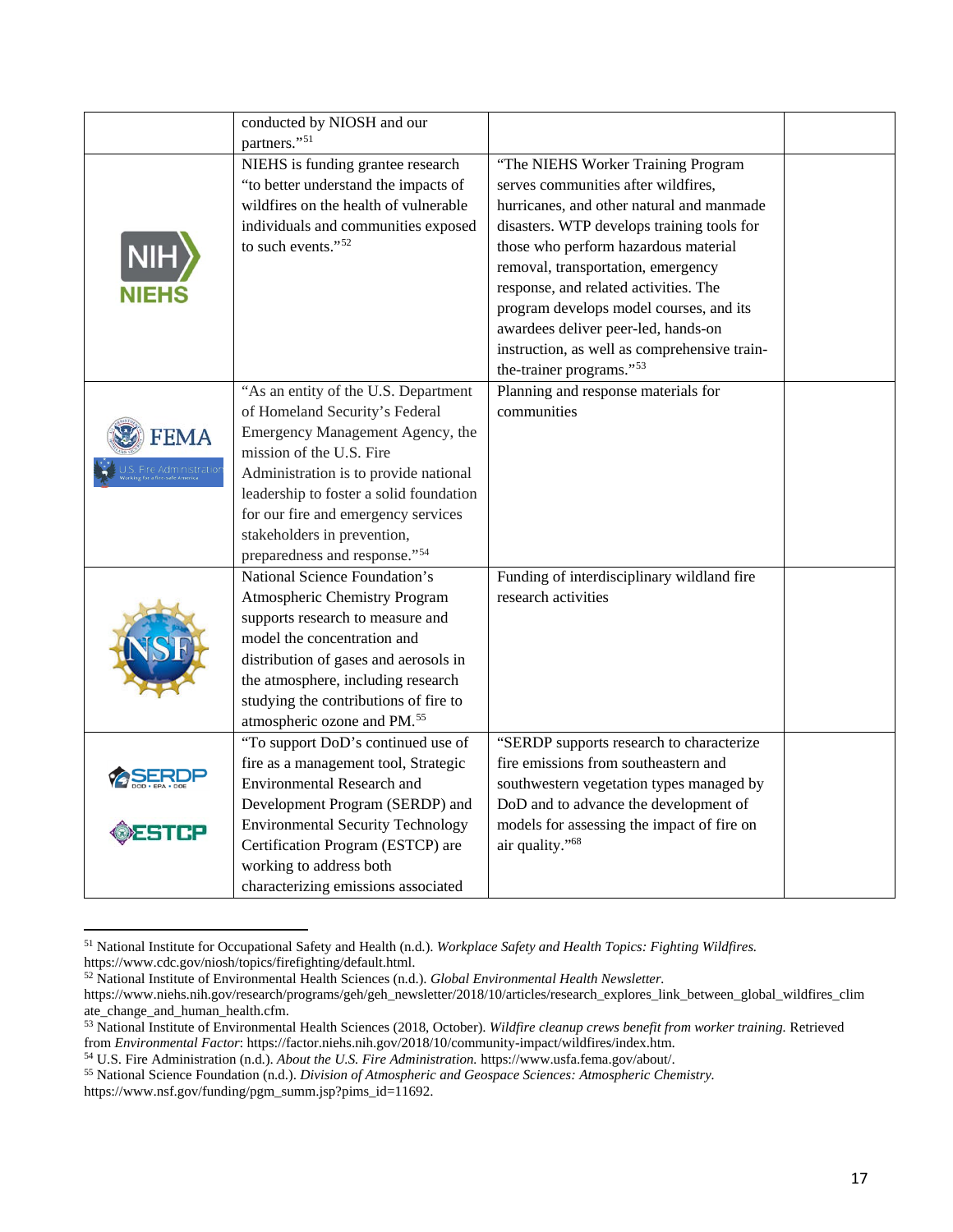| with fire and understanding how fire         |                                                   |  |
|----------------------------------------------|---------------------------------------------------|--|
| acts as a disturbance process that           |                                                   |  |
| resets ecological communities."56            |                                                   |  |
| "DOE's Atmospheric System                    | "The primary research objectives for the          |  |
| Research (ASR) program supports              | new ASR program are grouped according to          |  |
| science to advance understanding the         | the following themes:                             |  |
| interactions among aerosols, clouds,         | aerosol life cycle                                |  |
| precipitation, radiation, dynamics,          | cloud life cycle, and                             |  |
| and thermodynamics, including the            | aerosol-cloud-precipitation                       |  |
| role of wildland fires as source of          | interactions." <sup>58</sup>                      |  |
| atmospheric aerosols."57                     |                                                   |  |
| "The Office of Wildland Fire (OWF)           | "The Department of the Interior's Wildland        |  |
| leads budget oversight and                   | Fire Management seeks to use the best             |  |
| programmatic governance for the              | available science in planning and                 |  |
| Department's wildland fire program.          | implementation of its programs, and               |  |
| Representing the Secretary of the            | conduct research when needed. The Joint           |  |
| Interior, OWF bridges the individual         | Fire Science Program (JFSP) is the most           |  |
| fire programs of the four land               | prominent means of developing and sharing         |  |
| management bureaus as well as                | scientific information as it relates to           |  |
| supports the wildland fire needs of all      | wildland fire, although the Department            |  |
| the bureaus across the Department to         | bureaus perform the research (e.g., USGS)         |  |
| create an integrated and cohesive            | and in cooperation with USFS."60                  |  |
| Department-wide fire program." <sup>59</sup> |                                                   |  |
| "Our Mission is to execute our               | "The Branch of Wildland Fire Management           |  |
| fiduciary trust responsibility by            | is responsible for the development of             |  |
| protecting lives, property, and              | policies and standards for wildfire response,     |  |
| resources while restoring and                | firefighting safety and training as well as       |  |
| maintaining healthy ecosystems               | preventing wildland fires. The Branch also        |  |
| through cost-effective and creative          | provides guidance to BIA Regional                 |  |
| fire-management programs,                    | Directors regarding the use of prescribed         |  |
| collaboration, and promoting Indian          | fire and fuels management to achieve              |  |
| self-determination." <sup>61</sup>           | integrated wildland fire management               |  |
|                                              | objectives based on management plans              |  |
|                                              | approved by the Indian land owner." <sup>62</sup> |  |

<span id="page-21-0"></span> $\overline{\phantom{a}}$ <sup>56</sup> SERDP-ESTCP: DoD's Environmental Research Programs (n.d.). *Wildland Fire and Prescribed Burning.* https://www.serdpestcp.org/Featured-Initiatives/Range-Sustainment/Wildland-Fire-and-Prescribed-Burning/(language)/eng-US.

<span id="page-21-1"></span><sup>57</sup> U.S. Department of Energy (n.d.). *Climate and Environmental Sciences Division: Atmospheric System Research (ASR) Program.*

<span id="page-21-2"></span><sup>&</sup>lt;sup>58</sup> U.S. Department of Energy (n.d.). *About Atmospheric System Research*. https://asr.science.energy.gov/about.

<span id="page-21-3"></span><sup>&</sup>lt;sup>59</sup> U.S. Department of Interior (n.d.). *The Office of Wildland Fire.* https://www.doi.gov/wildlandfire.<br><sup>60</sup> U.S. Department of the Interior (n.d.). *Office of Wildland Fire: Science*. https://www.doi.gov/wildlandfire/sc

<span id="page-21-4"></span>

<span id="page-21-5"></span><sup>&</sup>lt;sup>61</sup> U.S. Department of the Interior: Indian Affairs (n.d.). Division of Forestry and Wildland Fire Management: Branch of Wildland Fire *Management.* https://www.bia.gov/bia/ots/dfwfm/bwfm.

<span id="page-21-6"></span><sup>62</sup> U.S. Department of the Interior: Indian Affairs (n.d.). *Division of Forestry and Wildland Fire Management.* https://www.bia.gov/bia/ots/dfwfm.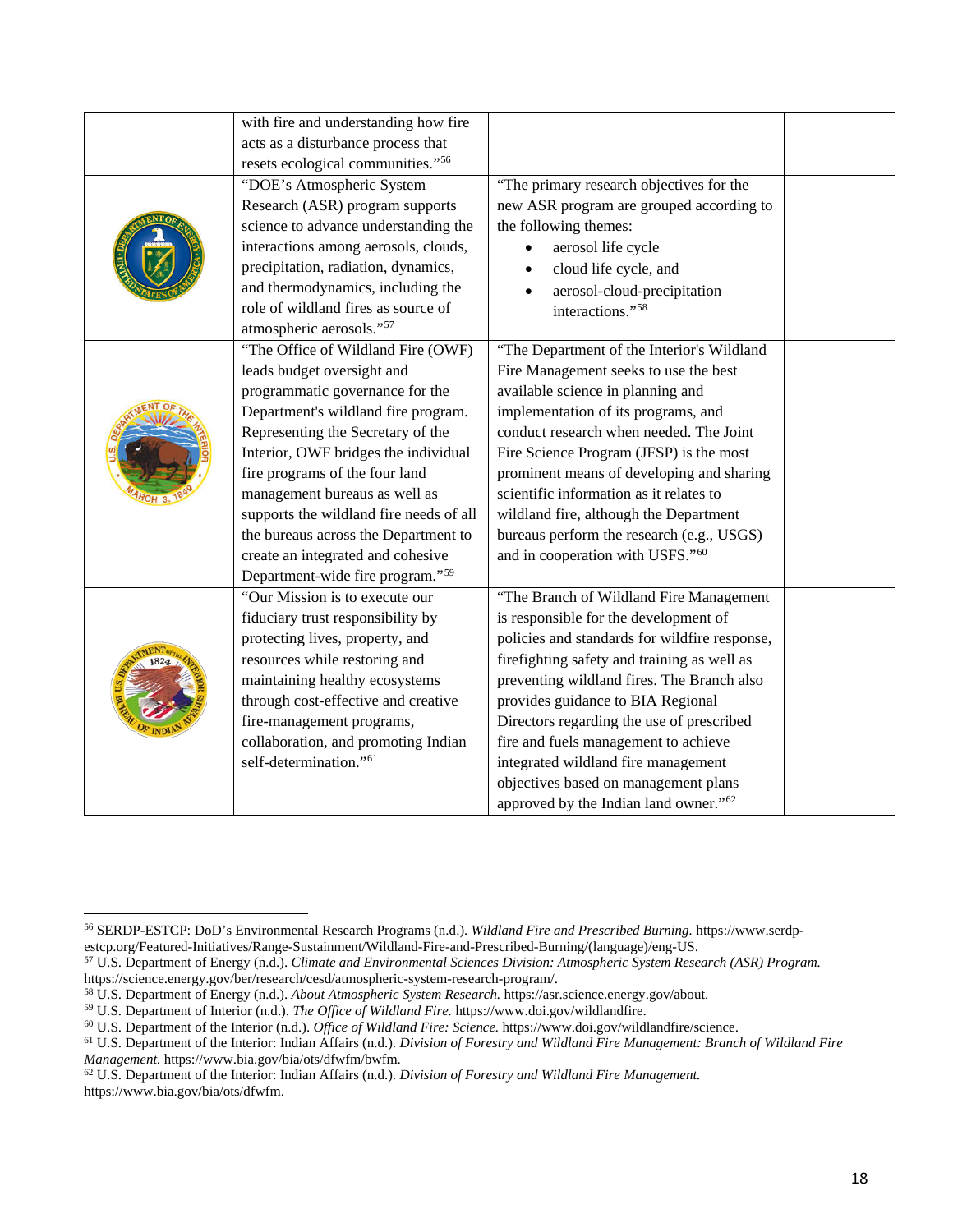|                                                          | "The NPS manages wildland fire to              | "Fire managers look to scientific research                                   | Wildland Fire  |
|----------------------------------------------------------|------------------------------------------------|------------------------------------------------------------------------------|----------------|
|                                                          | protect the public, communities and            | for guidance on how prescribed burns and                                     | Sensors        |
|                                                          | infrastructure, conserve natural and           | lightning-started fires can be used to benefit                               | Challenge      |
|                                                          | cultural resources, and restore and            | ecological systems. They examine historic                                    |                |
|                                                          | maintain ecological health." <sup>63</sup>     | fire regimes and past cultural practices, and                                |                |
|                                                          |                                                | use predictive modeling to study future fire                                 |                |
|                                                          |                                                | effects under different climates and                                         |                |
|                                                          |                                                | communities. Fire research is also important                                 |                |
|                                                          |                                                | for forecasting fire behavior and spread                                     |                |
|                                                          |                                                | across the landscape for suppression tactics,                                |                |
|                                                          |                                                | planning fuels reduction treatments, and fire                                |                |
|                                                          |                                                | season preparedness." <sup>64</sup>                                          |                |
|                                                          | "The BLM, a leader in the nation's             | "The agency's national Fire and Aviation                                     | Forest         |
|                                                          | management of wildland fire, carries           | Program, which focuses on public safety as                                   | management     |
|                                                          | out a broad range of actions to protect        | its top priority, consists of fire suppression,                              | scenarios in a |
| . DEPARTMENT OF THE INTERIC<br>BUREAU OF LAND MANAGEMENT | the public, natural landscapes,                | preparedness, predictive services, vegetative                                | changing       |
|                                                          | wildlife habitat, recreational areas,          | fuels management, prescribed fire,                                           | climate:       |
|                                                          | and other values and resources." <sup>65</sup> | community assistance and protection, and                                     | Trade-offs     |
|                                                          |                                                | fire prevention through education." 64                                       | between        |
|                                                          |                                                |                                                                              | carbon,        |
|                                                          |                                                |                                                                              | timber, and    |
|                                                          |                                                |                                                                              | old forest     |
|                                                          | "[USGS carries out] a wide range of            | "The U.S. Geological Survey produces                                         | Using          |
|                                                          | wildfire-related science activities that       | wildland fire science, data, and tools that are                              | unmanned       |
|                                                          | span multiple USGS mission areas,              | essential to decision making before, during,                                 | aircraft       |
|                                                          | including landscape ecology studies,           | and after wildfires, and are used by fire and                                | systems, or    |
|                                                          | geospatial support for fire response,          | land management agencies, states and tribes,                                 | drones, to     |
|                                                          | burned area hydrology, and post-fire           | landowners, and communities across the                                       | acquire both   |
|                                                          | debris flow warnings." <sup>66</sup>           | U.S. Areas of emphasis for fire science                                      | fire intensity |
|                                                          |                                                | work at USGS include:                                                        | and emissions  |
|                                                          |                                                | Effects of wildfire and prescribed fire<br>$\bullet$                         | data during    |
| cience for a changing work                               |                                                | on plants, wildlife and ecosystems                                           | prescribed     |
|                                                          |                                                | Wildland fire history and management,<br>$\bullet$                           | burns          |
|                                                          |                                                | including post-fire restoration and<br>recovery, especially on lands managed |                |
|                                                          |                                                | by the DOI                                                                   |                |
|                                                          |                                                | Characterize risk of post-fire flooding,<br>$\bullet$                        |                |
|                                                          |                                                | sedimentation, debris flow, smoke, and                                       |                |
|                                                          |                                                | toxic fire ash                                                               |                |
|                                                          |                                                | Remote sensing and geospatial data,<br>$\bullet$                             |                |
|                                                          |                                                | tools and products to support decision                                       |                |
|                                                          |                                                | making by fire and land managers" <sup>67</sup>                              |                |

<sup>63</sup> National Park Service (n.d.). Wildland Fire Program: What We Do. https://www.nps.gov/orgs/1965/whatwedo.htm.

programs\_l2\_landing\_page=0#qt-programs\_l2\_landing\_page.

<span id="page-22-1"></span><span id="page-22-0"></span><sup>&</sup>lt;sup>64</sup> National Park Service (n.d.). Fire Ecology and Research. https://www.nps.gov/orgs/1965/fire-ecology-research.htm.

<span id="page-22-3"></span><span id="page-22-2"></span><sup>65</sup> Bureau of Land Management (n.d.). *Fire and Aviation Program.* https://www.blm.gov/programs/fire-and-aviation.

<sup>66</sup> U.S. Geological Survey (n.d.). *Wildfire Hazards.* https://www.usgs.gov/natural-hazards/wildfire-hazards?qt-

<span id="page-22-4"></span><sup>67</sup> U.S. Geological Survey (n.d.). *Wildland Fire Science.* https://www2.usgs.gov/ecosystems/environments/fireecology.html.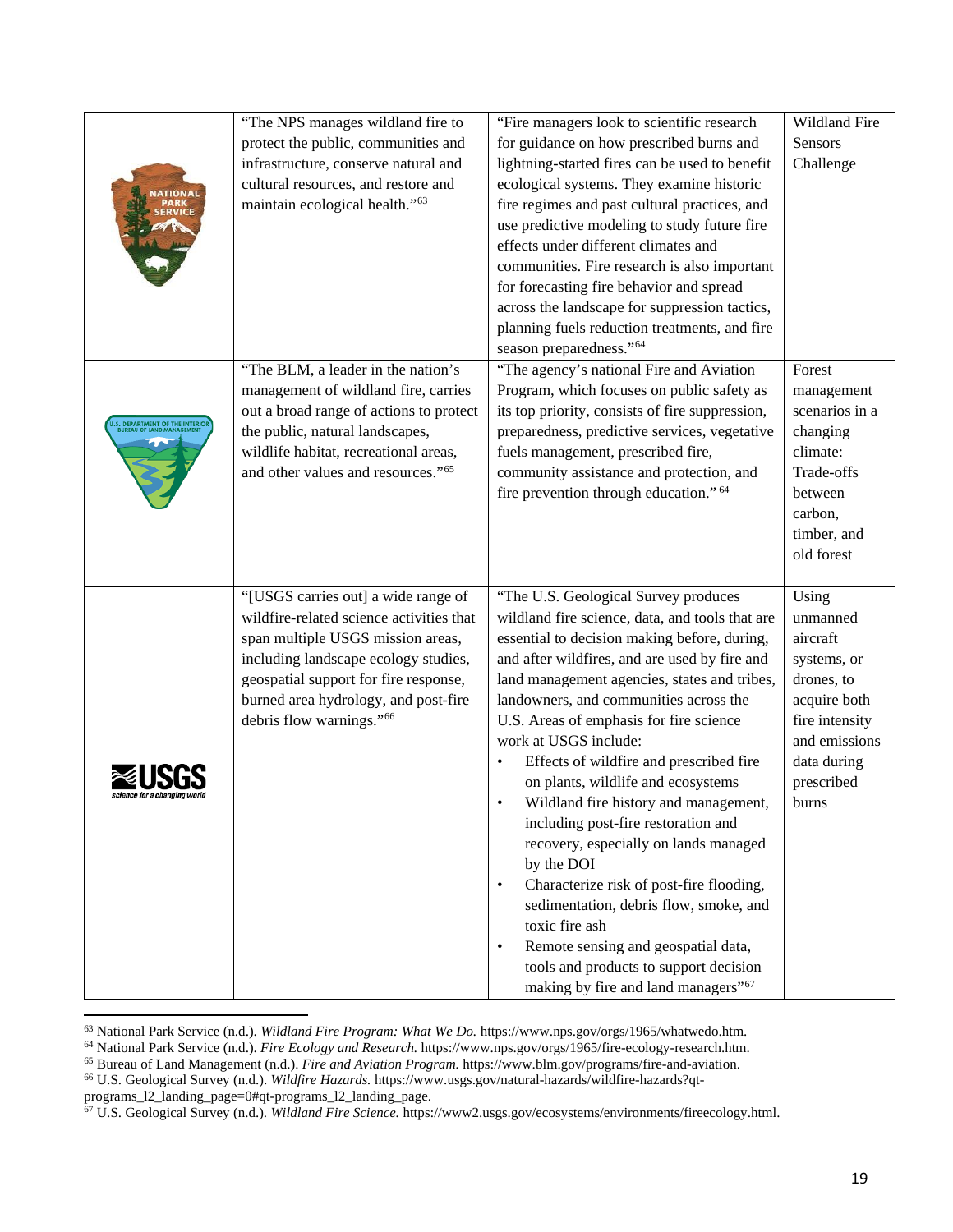|                                    | "The FWS manages land units in all        | "The FWS fire management program                    |
|------------------------------------|-------------------------------------------|-----------------------------------------------------|
|                                    | of the 50 states, as well as all U.S.     | includes fuels management, wildfire                 |
|                                    | territories (in Puerto Rico, the Virgin   | management, and wildfire prevention. This           |
| U.S.<br>FISH & WILDLIFE<br>SERVICE | Islands, and the Pacific Islands). The    | involves technical expertise in firefighting        |
|                                    | FWS fire program is responsible for       | and prescribed burning, an understanding of         |
|                                    | protecting more land management           | fire ecology, and interaction with the public.      |
|                                    | units than any other federal agency,      | Arguably one of the most physically                 |
|                                    | with more than 75 million burnable        | arduous and dangerous natural resource              |
|                                    | acres; many of these are small coastal    | professions, wildland fire management               |
|                                    | and urban tracts with extensive WUI       | involves multiple objectives and dynamic            |
|                                    | areas along the East, West, and Gulf      | strategies, depending upon conditions and           |
|                                    | Coasts and in the Midwest." <sup>68</sup> | resource objectives outlined in the fire            |
|                                    |                                           | management plan for a specific unit." <sup>67</sup> |

#### Current and Planned Interagency Research Projects

ORD researchers are providing input on external interagency research activities, some highlighted below. The data and findings from these studies can inform ORD research.

#### *WE-CAN*

The Western Wildfire Experiment for Cloud Chemistry, Aerosol Absorption, and Nitrogen (WE-CAN) project team of federal and university partners notes that understanding the chemistry in western wildfire smoke has major ramifications for air quality, nutrient cycles, weather, and climate. This NSF funded project will systematically characterize emissions of western U.S. wildfire plumes from July 22 to September 14, 2018. The project will focus on three sets of scientific questions related to fixed nitrogen, absorbing aerosols, cloud activation, and chemistry in wildfire plumes. The data will be collected from the National Center for Atmospheric Research/NSF C-130 research aircraft.[69](#page-23-0)

### *BB-FLUX*

 $\overline{\phantom{a}}$ 

A related field campaign will take place in conjunction with WE-CAN to quantify gaseous emission fluxes from wildfires using a novel Solar Occultation Flux (SOF) instrument from July through September 2018. This project (BB-FLUX) will utilize the Wyoming King Air to quantify emission fluxes of carbon monoxide, carbon dioxide, and other gases and particle volume for different fuel types; characterize plume injection heights; and study radical sources and secondary plume chemistry that lead to secondary production of ozone and changes in the particle size distribution as plumes age.[70](#page-23-1)

<span id="page-23-2"></span><sup>68</sup> U.S. Fish and Wildlife Service (n.d.). *Fire Management: What We Do.* https://www.fws.gov/fire/what\_we\_do/.

<span id="page-23-0"></span><sup>69</sup> NCAR-UCAR: Earth Observing Laboratory (n.d.). *WE-CAN: Western Wildfire Experiment for Cloud Chemistry, Aerosol Absorption and Nitrogen.* https://www.eol.ucar.edu/field\_projects/we-can.

<span id="page-23-1"></span><sup>70</sup> National Science Foundation (n.d.). *Awards: Biomass Burning Flux Measurements of Trace Gases and Aerosols (BB-FLUX) Using Solar Occultation Flux (SOF) on the Wyoming King Air.*

https://www.nsf.gov/awardsearch/showAward?AWD\_ID=1754019&HistoricalAwards=false.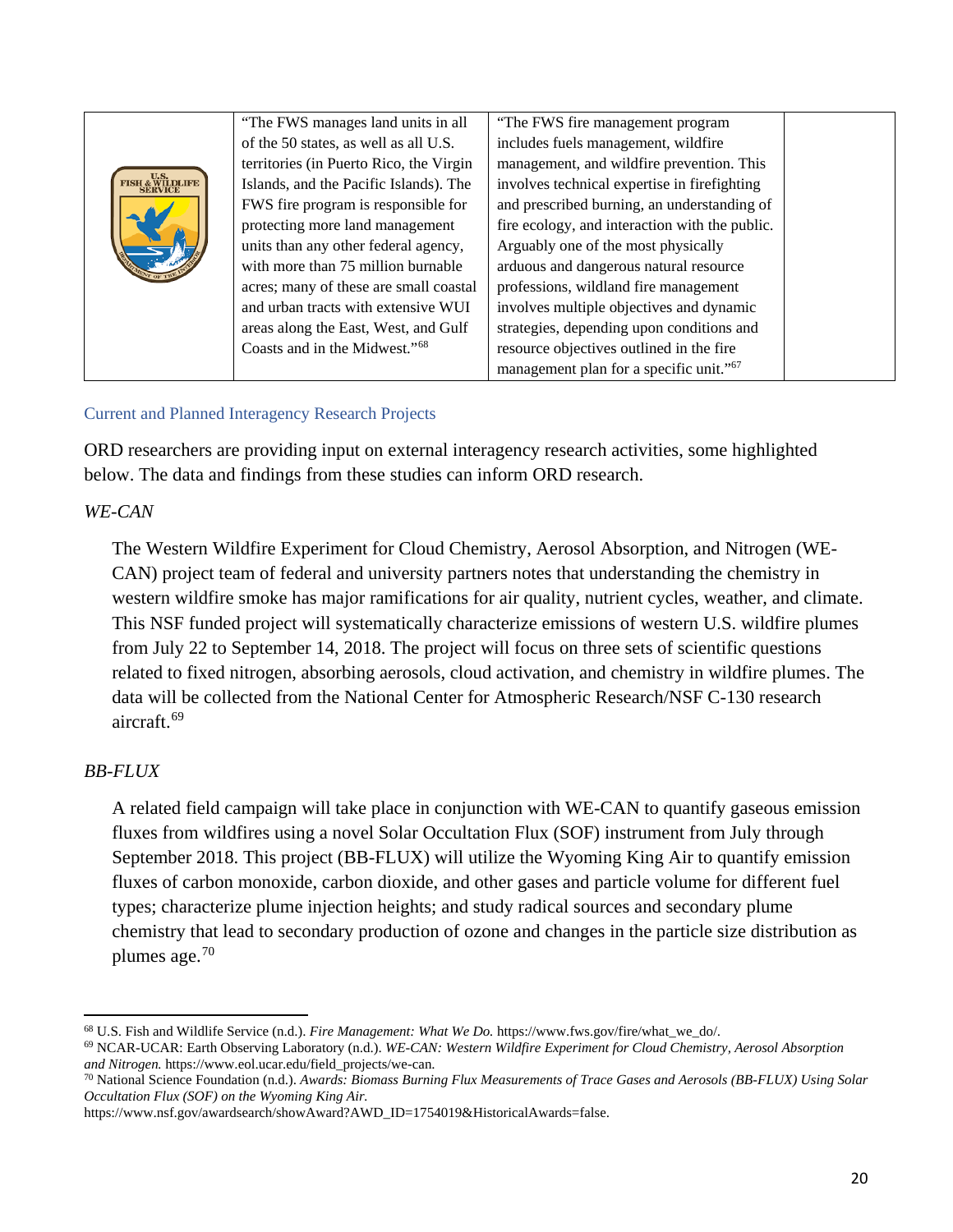#### *FASMEE*

"The primary objective of the multiagency Fire and Smoke Modeling Experiment (FASMEE) project is to gather observational data needed to evaluate and advance fire and smoke modeling systems. The project has two phases. The main deliverable of Phase 1 (2015-2018) is a comprehensive study plan that will include sampling methodology, safety, logistics, data management, and a detailed budget. Discipline leads for (1) fuels and consumption, (2) fire behavior and energy, (3) plume dynamics and meteorology, (4) emissions and chemistry, and (5) model simulation have been selected and are assisting in identifying observational data to be collected and in drafting the study plan. The planning phase is supported by the Joint Fire Science Program (JFSP) and the Department of Defense (DoD) Environmental Security Technology Certification Program (ESTCP). EPA participated in Phase 1. Phase 2 is a field data collection campaign that [began] in the fall of 2018 and extend[s] through 2021. During this phase, data is proposed to be collected on 4 to 8 large (>200 hectares) operational prescribed burns located on the Fishlake and Kaibab National Forests in the southwestern United States and on Fort Stewart and the Savannah River Site in the southeastern United States. The sites have heavy fuel loads and will be burned under prescriptions that will create a relatively high intensity fire."[71](#page-24-0) Currently, there are no funding opportunities for the phase 2 field study component of this program.<sup>[72](#page-24-1)</sup>

#### *FIREX-AQ*

 $\overline{\phantom{a}}$ 

A joint 2019 NOAA/NASA field program building off their 2016 laboratory experiment component, the Fire Influence on Regional and Global Environments Experiment-Air Quality (FIREX-AQ) campaign, combines the previously separate NASA FIREChem and NOAA FIREX programs to better study the atmospheric effects of wildland and agricultural fires in the United States. "The overarching objective of FIREX-AQ is to provide measurements of trace gas and aerosol emissions for wildfires and prescribed fires in great detail, relate them to fuel and fire conditions at the point of emission, characterize the conditions relating to plume rise, follow plumes downwind to understand chemical transformation and air quality impacts, and assess the efficacy of satellite detections for estimating the emissions from sampled fires."[73](#page-24-2) "The overarching objective of FIREX-AQ is to provide measurements of trace gas and aerosol emissions for wildfires and prescribed fires in great detail, relate them to fuel and fire conditions at the point of emission, characterize the conditions relating to plume rise, follow plumes downwind to understand chemical transformation and air quality impacts, and assess the efficacy of satellite detections for estimating the emissions from

<span id="page-24-0"></span><sup>&</sup>lt;sup>71</sup> Ottmar, R.D., and Larkin, N.K. (2017). Fire and Smoke Model Evaluation Experiment (FASMEE). The Nature Conservancy. Retrieved from https://www.frames.gov/catalog/22813.

<span id="page-24-1"></span><sup>72</sup> Fire and Smoke Model Evaluation Experiment (n.d.). *Fire and Smoke Model Evaluation Experiment (FASMEE)*. https://www.fasmee.net/.

<span id="page-24-2"></span><sup>73</sup>National Oceanic and Atmospheric Administration (n.d.). *FIREX-AQ 2019: Science Overview.* https://esrl.noaa.gov/csd/projects/firexaq/science.html.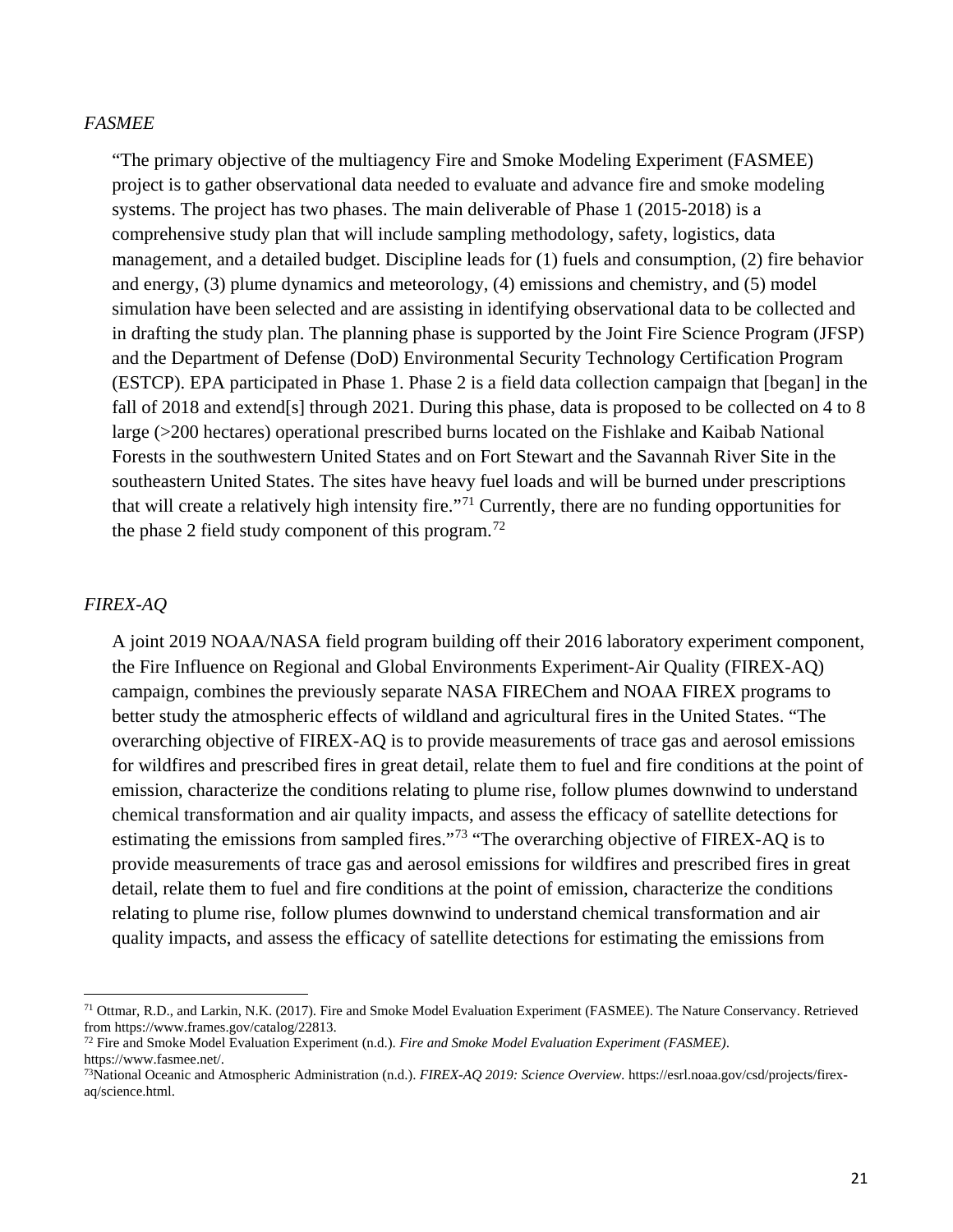sampled fires."<sup>[74](#page-25-0)</sup> EPA served on the FIREX steering committee and will continue its participation on the FIREX-AQ committee. EPA's involvement with these leading fire field campaigns will ensure that the data collected is appropriate for model evaluation and development.

#### *Monitoring Trends in Burn Severity (MTBS)*

MTBS "is an interagency program whose goal is to consistently map the burn severity and extent of large fires across all lands of the United States from 1984 to present. This includes all fires 1000 acres or greater in the western United States and 500 acres or greater in the eastern United States. The extent of coverage includes the continental United States., Alaska, Hawaii, and Puerto Rico. The program is conducted by the USGS Center for Earth Resources Observation and Science (EROS) and the USDA Forest Service Geospatial Technology and Applications Center (GTAC). MTBS was first enacted in 2005, primarily to meet the information needs of the Wildland Fire Leadership Council (WFLC).

The primary objective at that time was to provide data to the WFLC for monitoring the effectiveness of the 10-year National Fire Plan. The scope of the program has grown since inception and provides data to a wide range of users. These include national policy makers, such as WFLC and others, who are focused on implementing and monitoring national fire management strategies; field management units, such as National Forests, National Parks, and other federal and tribal lands that benefit from the availability of GIS-ready maps and data; other federal land cover mapping programs, such as LANDFIRE, which utilizes burn severity data in their own efforts; and academic and agency research entities interested in fire severity data over significant geographic and temporal extents."[75](#page-25-1)

#### *Fire Research and Management Exchange System (FRAMES)*

FRAMES "provides a method of exchanging information and transferring technology among wildland fire researchers, managers, and other stakeholders in an online environment. The FRAMES portal provides essential searchable information, a platform for data sharing and storage, development of new tools, and support to federal wildland fire management agencies in the United States throughout the various stages of wildland fire, including planning, operation, and postfire monitoring."[76](#page-25-2) Partners include Alaska Fire Science Consortium, DOI/BLM, JSFS, NOAA, NPS, Montana State University, National Center for Landscape Fire Analysis, Southwest Fire Consortium, Tall Timbers Research Station and Land Conservancy, DOI/USFW, USFS, USFS Rocky Mountain Research Station, Oregon State University, USGS, University of Alaska Fairbanks, University of Idaho, University of Washington, University of Montana, Wildland Fire Lessons Learned Center,

 $\overline{\phantom{a}}$ 

<span id="page-25-0"></span><sup>74</sup> National Oceanic and Atmospheric Administration (n.d.). *FIREX-AQ 2019: Fire Influence on Regional to Global Environments and Air Quality*. https://www.esrl.noaa.gov/csd/projects/firex-aq/.

<span id="page-25-1"></span><sup>75</sup> Monitoring Trends in Burn Severity (n.d.). *Monitoring Trends in Burn Severity: Project Overview.* https://mtbs.gov/project-overview.

<span id="page-25-2"></span><sup>76</sup> Frames (n.d.). *About Frames.* https://www.frames.gov/about/about-frames.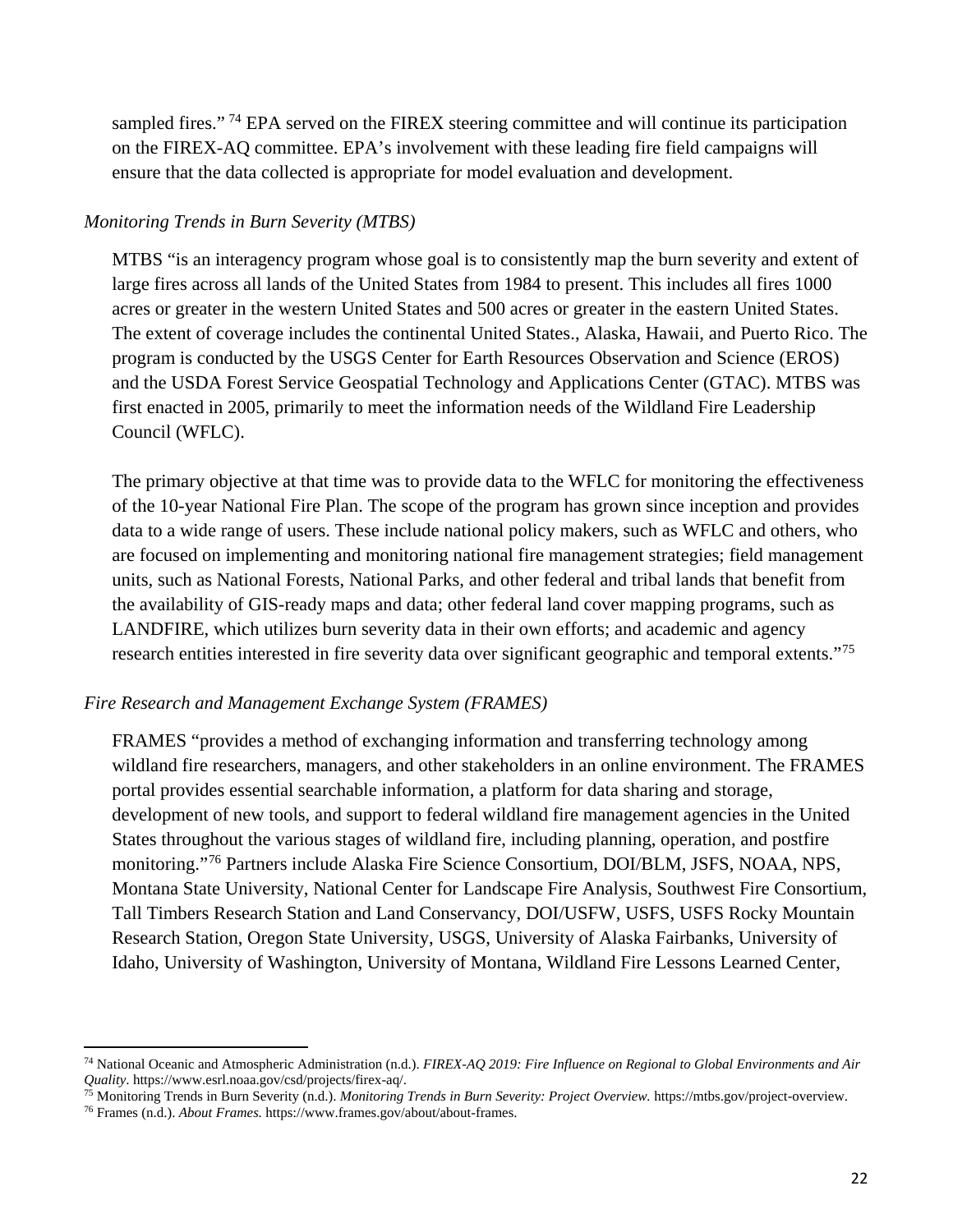and National Wildland Fire Coordinating Group-Wildland Fire Management Research, Development & Application Program.

# Existing Interagency Coordinating Groups

There are existing interagency wildland fire research groups and committees in which ORD scientists have been involved.

- Air Resource Advisors (ARAs) are trained to be dispatched to an incident to assist with understanding and predicting smoke impacts on the public and fire personnel. They analyze, summarize, and communicate these impacts to incident management teams, air quality regulators, and the public. Smoke from wildfires can impact the public and fire personnel, affecting their health and safety, interfering with transportation and operational safety, and upsetting tourism and local economies. ARAs are technical specialists with expertise in air quality monitoring, smoke modeling, pollutant health effects, and communicating about smoke risks and mitigation. During wildfire incidents when smoke is a concern, their objective is to provide timely smoke impact and forecast information based on the best available science. They work within the National Incident Management System under the direction of an incident commander and engage with public information officers, fire behavior analysts, and incident meteorologists to understand and communicate smoke issues. In the course of their duties, ARAs coordinate with multiple agencies to address public health risks and concerns and risks to transportation safety and support the overall incident response. As of 2018, USFS has nine EPA ARAs, including one from ORD, who annually are deployed to support wildfire response.
- "The Wildland Fire Leadership Council (Council) is an intergovernmental committee of Federal, state, tribal, county, and municipal government officials convened by the Secretaries of the Interior, Agriculture, Defense, and Homeland Security dedicated to consistent implementation of wildland fire policies, goals, and management activities. The Council provides strategic recommendations to help ensure policy coordination, accountability and effective implementation of Federal wildland fire management policy and related long-term strategies through a collaborative environment to help ensure effective and efficient wildfire management, promote fire-adapted communities, and create resilient landscapes to achieve long-range benefits for society and nature."<sup>[77](#page-26-0)</sup>
- The Joint Fire Science Program (JFSP) "provides leadership to the fire science community by identifying high-priority fire science research needs that will enhance the decision-making ability of fire and fuels managers, natural resource managers, and others to meet their management objectives. The program also meets the decision needs of those involved in developing and implementing firerelated policy. The Fire Science Exchange Network involves active knowledge exchange. The objective is to foster dialogue in which scientists and manger[s] help frame questions and research needs to address during both planning and execution of research. The JFSP, through its Governing Board, is chartered by the Fire Executive Council (FEC). The JFSP is jointly funded by the DOI and

<span id="page-26-0"></span> $\overline{\phantom{a}}$ <sup>77</sup> Forests and Rangelands (n.d.). *Wildland Fire Leadership Council.* https://www.forestsandrangelands.gov/leadership/index.shtm.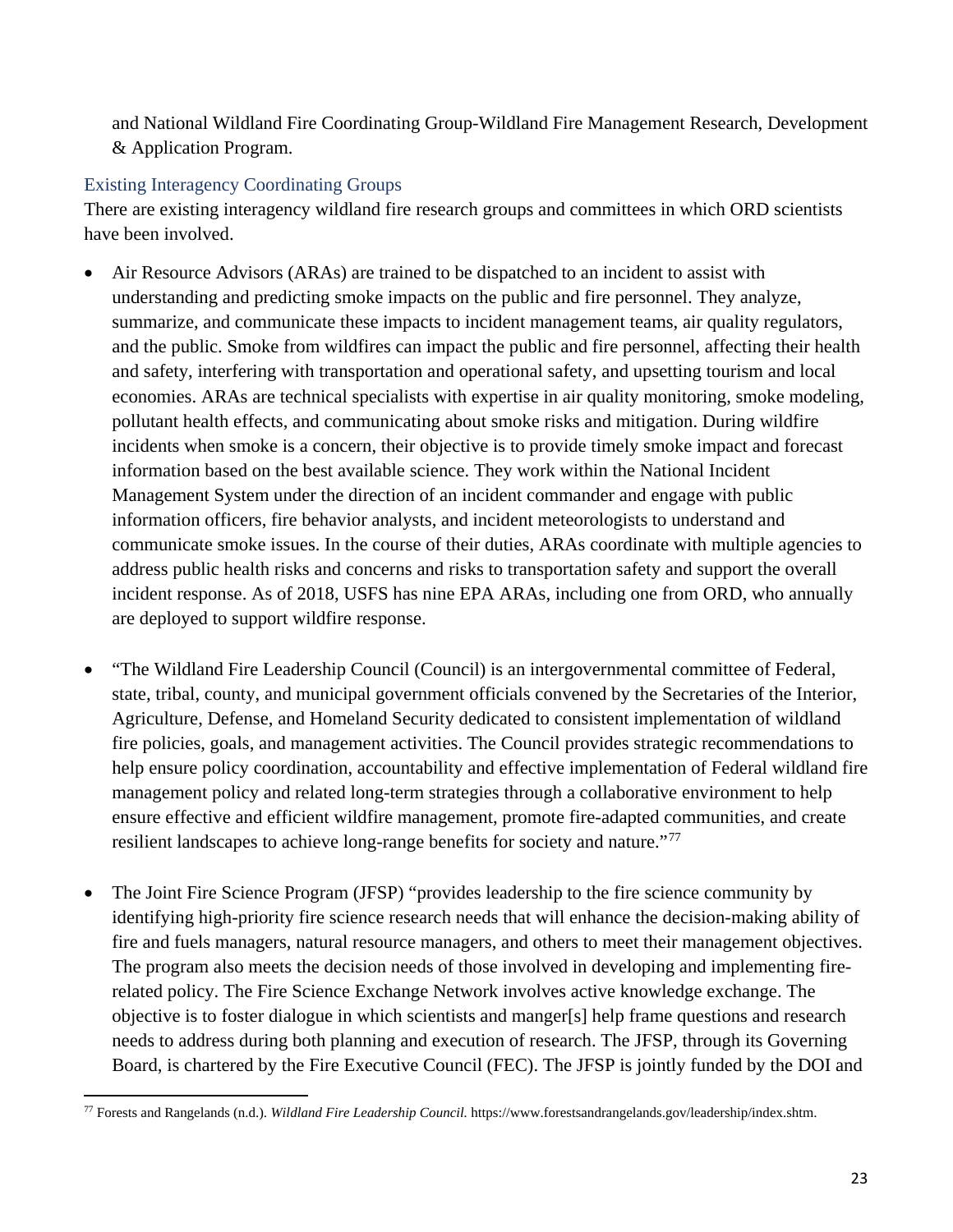the USFS. It is governed by 12 members who represent the BIA, BLM, USFW, USFS, NPS, DOI office of Wildland Fire, and USGS."[78](#page-27-1)

- The NIFC, "located in Boise, Idaho, is the nation's support center for wildland firefighting. Eight different agencies and organizations are part of NIFC [BLM, USFS, BIA, NPS, USFW, National Weather Service Boise, U.S. Fire Administration, and the National Association of State Foresters]. Decisions are made using the interagency cooperation concept because NIFC has no single director or manager. As partners, [they] work together on fire management issues covering the spectrum from safety and planning, to science, preparedness, operations, strategy development, logistics, intelligence, emergency response, and more. [They] also collaborate on interagency strategies to manage wildfires, not only for single incidents but as a matter of policy."<sup>[79](#page-27-2)</sup>
- Air Quality Research Seminars and Discussion (AQRSD), an outgrowth of a subgroup of the former White House's National Science and Technology Committee on Environment, Natural Resources, and Sustainability (CENRS), meets informally to (1) enhance the effectiveness and productivity of U.S. air quality research and (2) improve information exchange between research and policy on air quality issues, including the scientific knowledge base for air quality standards, and assessing compliance.<sup>[80](#page-27-3)</sup> AQRSD has identified the following as seminar and discussion focal areas:
	- Particulate Matter and Visibility;
	- Wildland Fires;

l

- Ozone and Associated Air Pollutants
	- Hazardous Air Pollutants (Air Toxics), and
	- Indoor Air Quality.

<span id="page-27-0"></span>NOAA and EPA serve as the group co-leaders, and there are representatives from USDA, Department of Commerce, DOD, DOE, HHS, DOS, DOI, DOT, NASA, NSF, and the Tennessee Valley Authority.

# Problem Statements and Research Questions

ORD is a significant contributor to wildland fire research and connected with various activities occurring across the federal government. Given the importance of this emerging issue for communities across the country, ORD reviewed past and ongoing research and developed five overarching, yet interwoven problem statements and related research questions. The problem statements set up the current state, desired state, and the gaps related to each topic area. These set up the context for the research questions.

<span id="page-27-2"></span><span id="page-27-1"></span><sup>78</sup> Joint Fire Science Program (n.d.). *About Us: Joint Fire Science Program.* https://www.firescience.gov/JFSP\_program\_info.cfm. <sup>79</sup> National Interagency Fire Center (n.d.). *Fire Information and Statistics: Wildland fires and acres (1926-2017)*. https://www.nifc.gov/fireInfo/fireInfo\_stats\_totalFires.html.

<span id="page-27-3"></span><sup>80</sup> National Oceanic and Aeronautic Administration (n.d.). *Air Quality Research Seminars and Discussion.* https://www.esrl.noaa.gov/csd/aqrsd/.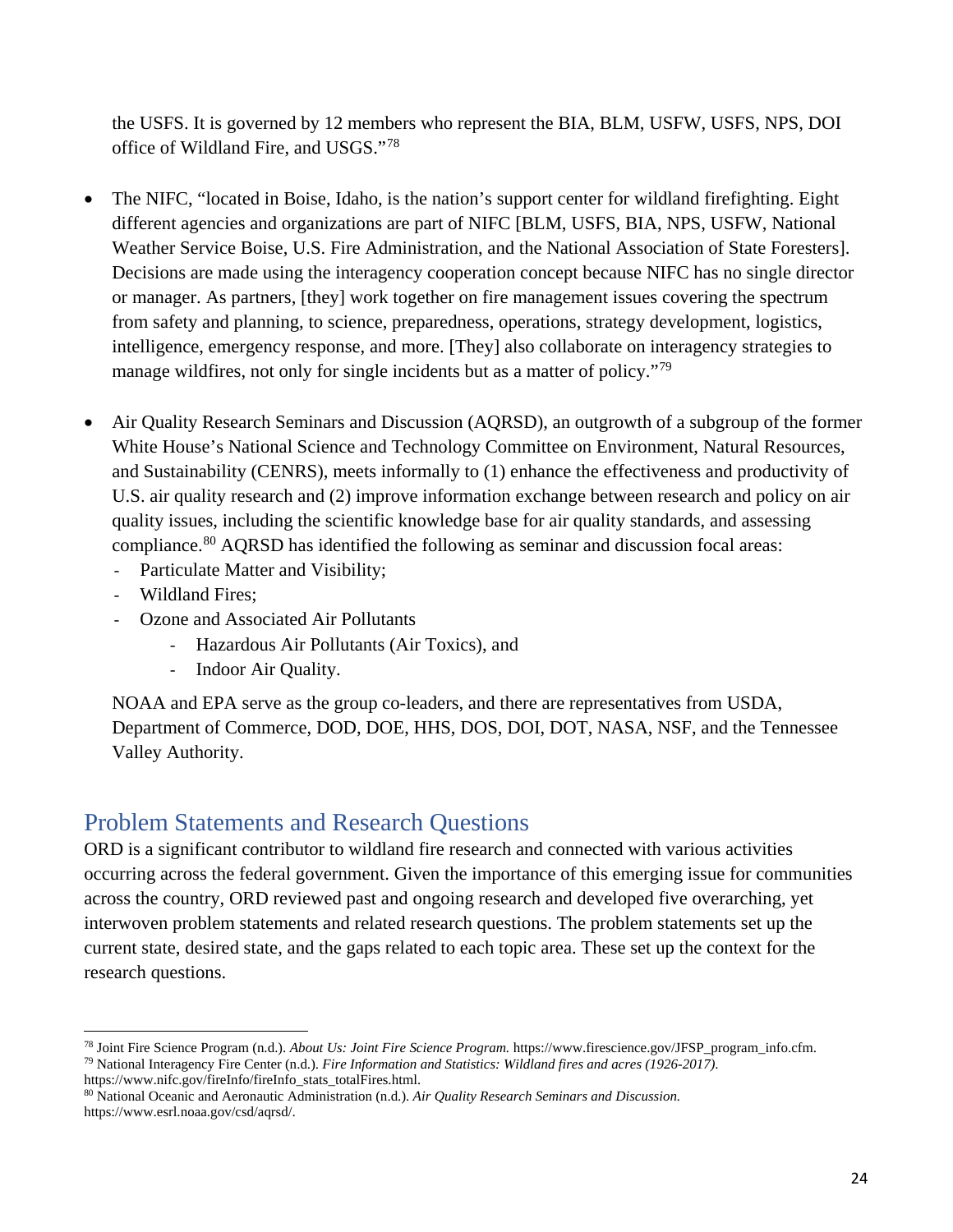The considerations when developing the research questions EPA will address with ORD research are that they (1) meet priority needs of state, regional, tribal, federal, and Program Office stakeholders; (2) match well with ORD's expertise and internal and external connections; (3) build on the existing body of knowledge, data, and tools, as well as ongoing research activities to focus future ORD wildland fire research; and (4) are in areas within the scope of the 2019-2022 StRAPs and consistent with EPA's overall mission.

These research questions outline the overall research, whereas the problem statements below offer context to the questions. The first four research questions feed into the final research question, which is the impetus for this work: preparing communities and ecosystems for the impacts of fire.

# <span id="page-28-0"></span>Air Quality: Problem Statement

Wildland fire smoke can negatively impact ambient air quality at local, regional, and national/international spatial scales relative to the fire origin. The emitted smoke is a complex mixture of thousands of particulate- and gaseous-phase compounds that are associated with multiple negative health effects. EPA is focused on understanding the factors that influence the public health impacts of wildland fire smoke to protect human health and the environment. State and local agencies need a clear understanding of the degree to which transported smoke from wildland fires contributes to an area's air pollution, as well as an understanding of how factors related to climate change and environmental factors (e.g., land use, land management) can influence the likelihood of exposure to smoke in the future.

More knowledge of smoke plume characteristics, chemical transformation, and transport is needed to improve air quality modeling representation of smoke events. Evaluation of Federal Reference Methods and Federal Equivalent Methods used to monitor NAAQS compliance in these smoky conditions is also necessary. Representing the short-term influence of fires on air quality is important for understanding the impacts and health protective strategies to reduce exposure during a fire. In the medium term (3 to 6 months) and long term, forecast and climate models, respectively, are necessary to understand how the risk of fire and, thus, smoke can impact ambient air quality over time. It is also important to understand how fire can be used as a tool to reduce the public health impacts of wild, uncontrolled burns. Further, existing models simulating different components of the earth system (e.g., air, land, water) can be connected to inform a more comprehensive understanding of the drivers and consequences of wildland fires.

# <span id="page-28-1"></span>Air Quality: Research Questions

- How can EPA, EPA Regional Offices, tribes, and states measure and forecast the impact wildland fires have on air quality across a range of spatial and temporal scales?
- To what degree do prescribed burns limit or reduce emissions and/or hazard to human health and ecological impacts of wildfires, and how do the emissions characteristics differ between prescribed burns and wildfires?
- How do factors related to climate, land use, and ecosystem health influence the likelihood and nature of exposure to smoke in the future?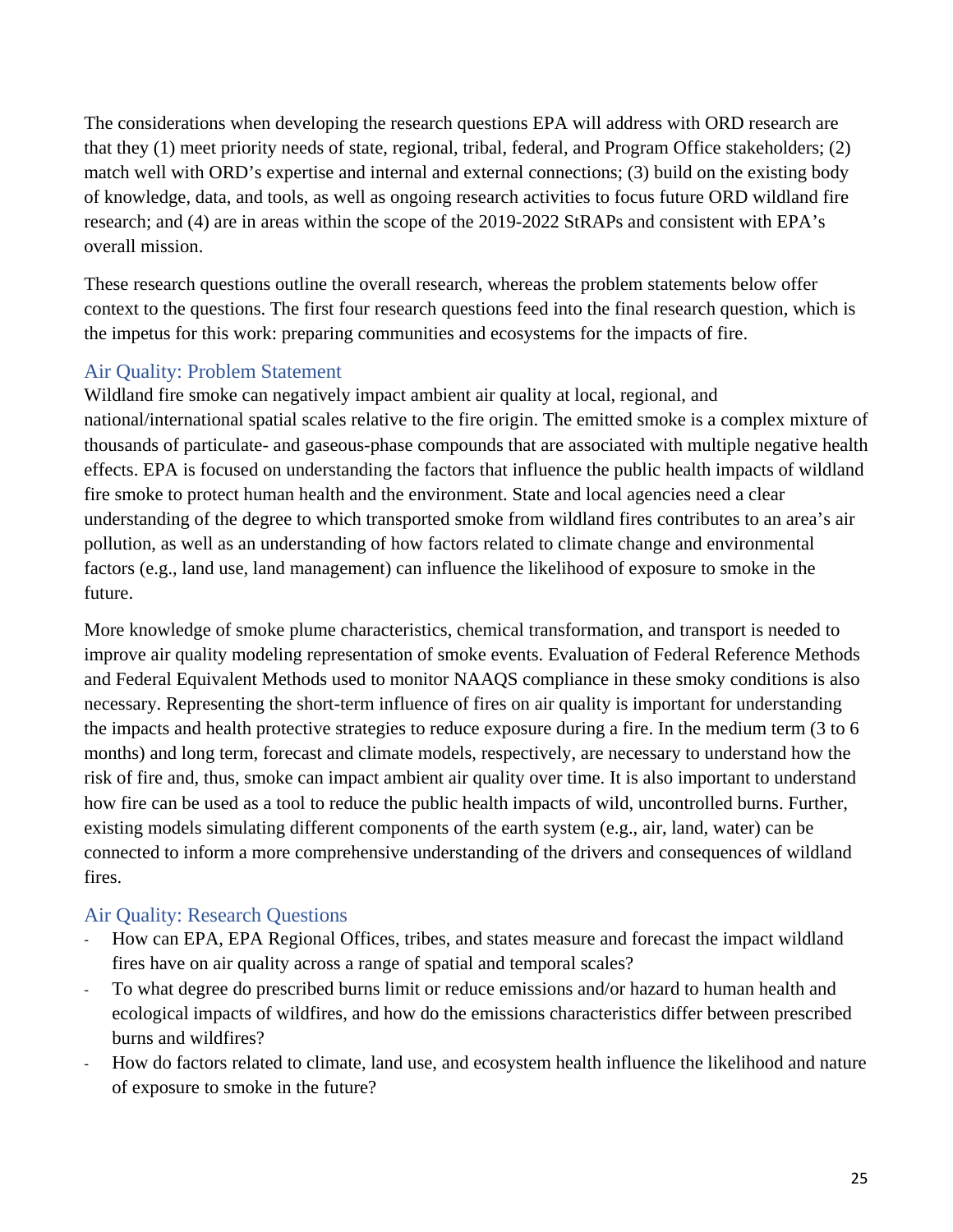# <span id="page-29-0"></span>Public Health: Problem Statement

Smoke from wildland fires can cause serious health effects, including premature death in people with heart or lung disease; nonfatal heart attacks; irregular heartbeat; aggravated asthma; decreased lung function; and increased respiratory symptoms, such as irritation of the airways, coughing, or difficulty breathing.[81](#page-29-3) The increasing prevalence of wildfires near communities has emphasized the need for an improved understanding of the health effects of exposure to smoke, including acute (<24 hours), shortterm (24 hours to 30 days), longer term (30 days to years), and chronic (many years) smoke exposure patterns (e.g., repeated exposure to low levels of smoke over several days, weeks, or months). Further, the concentration, frequency, and duration of smoke in the air and individual level parameters (e.g., indoor versus outdoor activities, tightness of building envelope, indoor air filtration or air conditioning) can vary. More information on the effectiveness and practicality of various intervention strategies (e.g., N95 masks, indoor air purifiers, dietary changes) to make recommendations that reduce exposure to smoke, given various smoke conditions.<sup>[82](#page-29-4)</sup>

Various actions at the individual, interpersonal, organizational, community, and policy levels can work cohesively to protect public health from smoke exposure. Across these levels, it is critical that health risk communication messages are clear and consistent. Also, information regarding the effectiveness of various devices or behaviors that can reduce exposure to smoke is limited. These factors can influence a community's ability and willingness to take certain actions and make health risk communication and recommendations challenging.

# <span id="page-29-1"></span>Public Health: Research Questions

- How do health effects of short-term (a few weeks) exposure to smoke at high concentrations typically encountered near an active wildfire differ from long-term exposures (a few months) at lower concentrations?
- What are the effects of continuing exposure over days, weeks, and months?
- What is the effectiveness of recommending personal actions during smoke exposure, such as use of masks or filters, and how can they be improved?

# <span id="page-29-2"></span>Water Quality and Aquatic Resources: Problem Statement

Increased wildfire frequency and severity in the United States present an increased risk to water quality, potentially affecting both aquatic life and human health. For instance, wildfire can degrade water quality by postfire runoff of toxins, sediment, nutrients, heavy metals, and other pollutants. This can adversely affect both aquatic life and drinking water. Effects also can be indirect. Wildfire might affect exceedances of a state's temperature criteria indirectly, for instance, by the removal of riparian cover

<span id="page-29-3"></span>l <sup>81</sup> Pope III, C.A., and Dockery, D.W. (2006). Health effects of fine particulate air pollution: lines that connect. *Journal of the Air & Waste Management Association*, *56*(6), 709-742.

<span id="page-29-4"></span><sup>82</sup> U.S. Environmental Protection Agency (n.d.). Integrated Risk Information System (IRIS) Glossary.

https://iaspub.epa.gov/sor\_internet/registry/termreg/searchandretrieve/glossariesandkeywordlists/search.do;jsessionid=ilszxLpichWbHSqE Tp1nKLKzlBrnVPaTC2GOvDOYSu5QfjNs4NV-!-1889.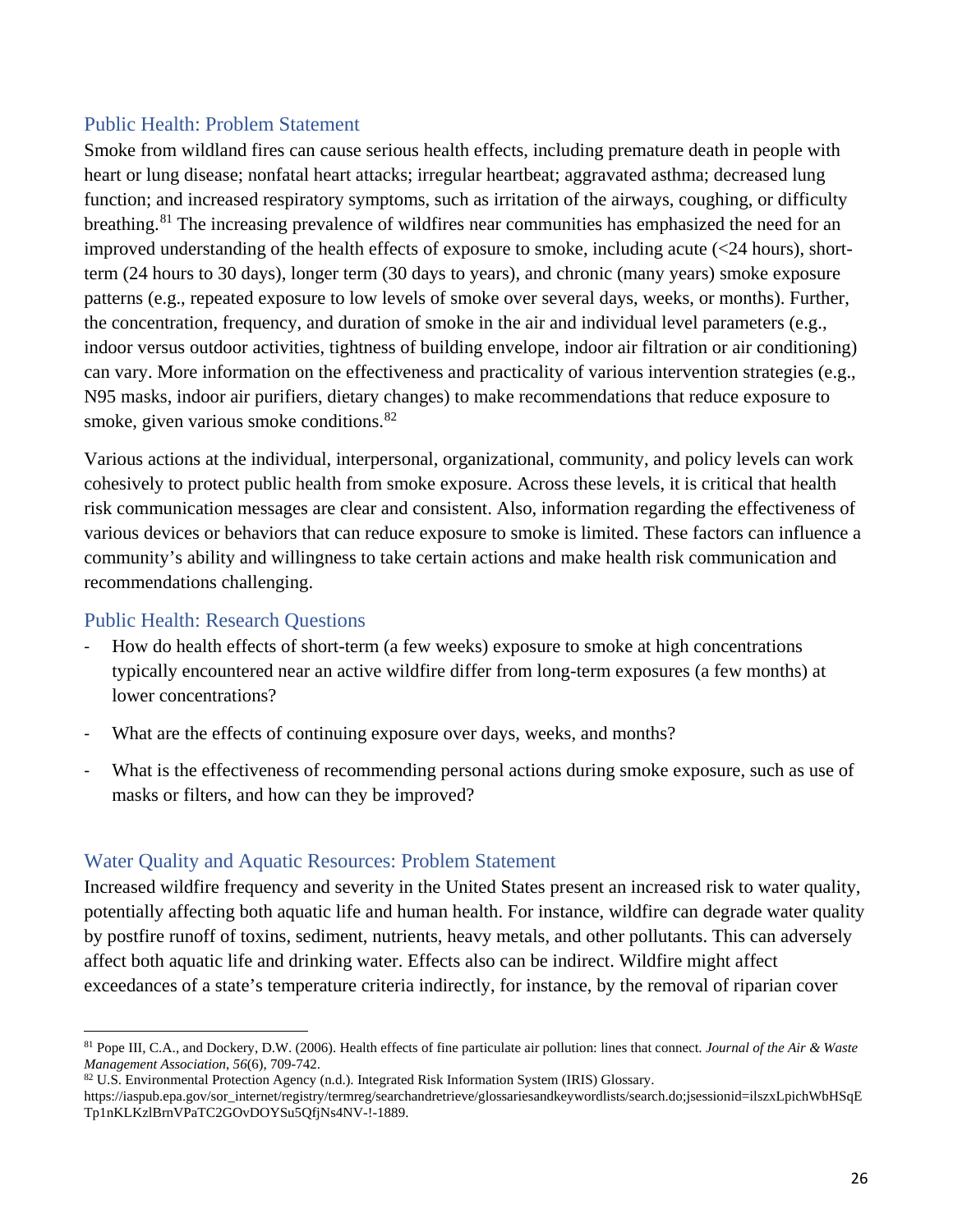and, thereby, prevent compliance under a temperature total maximum daily load. Water quality effects can occur in the immediate area of a fire, for example, changes in species habitats and stream temperatures, sedimentation, increased nutrient and contaminant loading, and the deposition of smoke and ash; whereas some of these alterations also may impact sensitive ecosystems in areas far from the fire location. It is important to understand these impacts to proactively protect ecosystems and drinking water quality, quantity, and distribution and, also, to plan the response should a wildfire disturb an aquatic environment.

More information is necessary to understand how these changes ultimately impact the quality of sources for and treatment of drinking water and recreational water. Impacts to ecological endpoints that are both proximal and distal to the immediate area of a fire are of interest and could be supported by EPA's National Aquatic Resource Surveys datasets. Additionally, a better understanding is needed of how watersheds and aquatic ecosystems respond to and recover from fire and the likelihood of subsequent fire in both the long- and short-term timeframes. Moving beyond the effects of wildfire, it is also imperative to understand management options for reducing potential vulnerabilities of water quality to wildfire. This includes both prewildfire (e.g., forest thinning) and postwildfire (e.g., soil erosion prevention, drinking water treatments). It also includes an understanding of potential trade-offs involved. For example, controlled burning might reduce the risk of catastrophic wildfire and larger impacts on air and water quality over the longer term, yet adversely affect air quality in the immediate term.

# <span id="page-30-0"></span>Water Quality and Aquatic Resources: Research Questions

- What are the watershed and ecosystem risks and benefits from wildland fire?
- What ecosystems are most vulnerable to wildfire?
- What are the wildland fire impacts on water quality and quantity for human use?
- What are the effective management options for reducing water quality vulnerability to wildfire? Are trade-offs associated with these options?

# <span id="page-30-1"></span>Chemicals: Problem Statement

The remobilization of contaminants or accidental release of chemicals at various contaminated, agricultural, or industrial sites, including Superfund sites, are a concern the Agency deals with on a regular basis. When wildland fires reach the WUI, the risk of mobilization of chemicals at these sites is increased. It is necessary to understand how these sites are impacted by fire. It is important to understand the wildfire risks and subsequent impacts of fires burning on these sites. Understanding these risks can inform preparedness and response activities to build resilience to wildfires and mitigation activities should a fire occur. Residential and industrial structures also can burn when fire reaches the WUI.

More information is needed to understand how fire affects methods used to contain or remediate contaminants at waste facilities and sites, how the chemicals at these sites and structures are mobilized and transported and how that influences the toxicity of smoke from these sites, as well as how the direct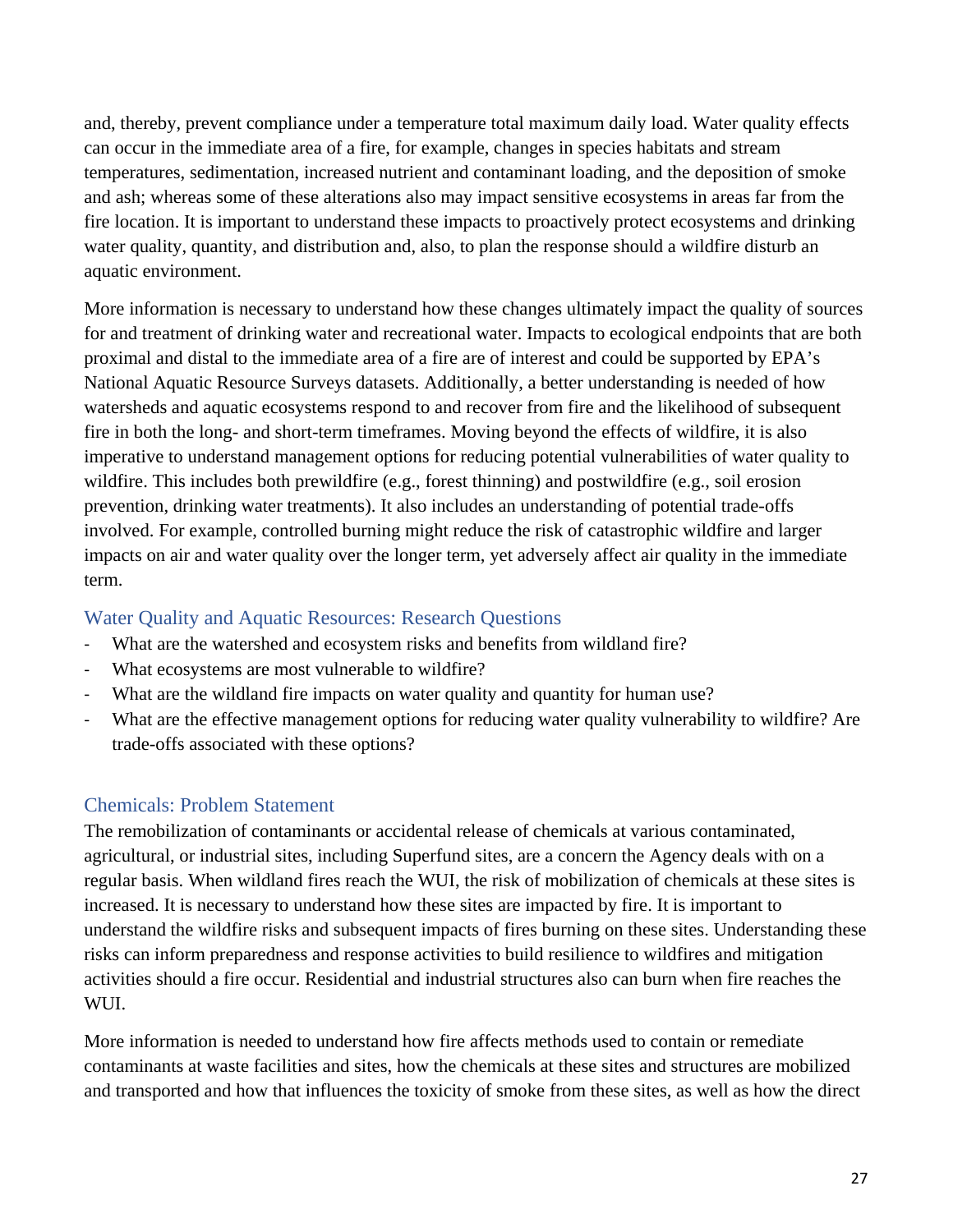releases of contaminants resulting from fire could occur and result in exposures to nearby communities. The human health and ecosystem risks related to all these potential mechanisms of exposure need to be understood. More research also is needed to reduce the fire vulnerability of these sites and the probability of these accidental releases occurring.

# <span id="page-31-0"></span>Chemicals: Research Questions

- What are the potential risks to sites and communities, and what measures could be taken to reduce vulnerability of contaminated sites and communities?
- What is the probability of release of toxics into the air, soil, and water from accidental releases of chemicals resulting from the burning of contaminated (brownfield, Superfund, etc.), agricultural, or industrial sites or treatment and transfer facilities?
- What is the consequent risk to communities from those releases and burning of structures, through the composition and toxicity of the subsequent smoke released or through direct contamination of water or air?

# <span id="page-31-1"></span>Preparing and Building Resilience: Problem Statement

Fires can impact ecosystems in the burned area and can compromise chemical remediation techniques and control technologies, whereas smoke and direct chemical releases from fire can impact ecosystems and human health, even at great distances from the burned area. Frequent large wildfires are a new reality because of the historic practice of fire suppression, combined with more people living in the WUI and climate change factors (i.e., rising temperature and increased drought). It is critical to prepare communities to build resilience for themselves and the ecosystems they depend on to smoke, fire, and potential direct exposure to chemical releases. Resilience is built by multilevel preparedness across individual, interpersonal, organizational, community, and political spheres for these events. More information is needed about long-term activities like land management practices and how they influence the ecological (including water) risk and severity of future fires, as well as short-term smoke and chemical release preparedness activities that can be taken at the regional, state, local, and individual level to reduce the negative effects these events can have, and effective messaging is needed to promote these actions.

# <span id="page-31-2"></span>Preparing and Building Resilience: Research Question

<span id="page-31-3"></span>- How can communities mitigate and build resilience to the public health and ecosystem effects of wildland fire, smoke, and ash?